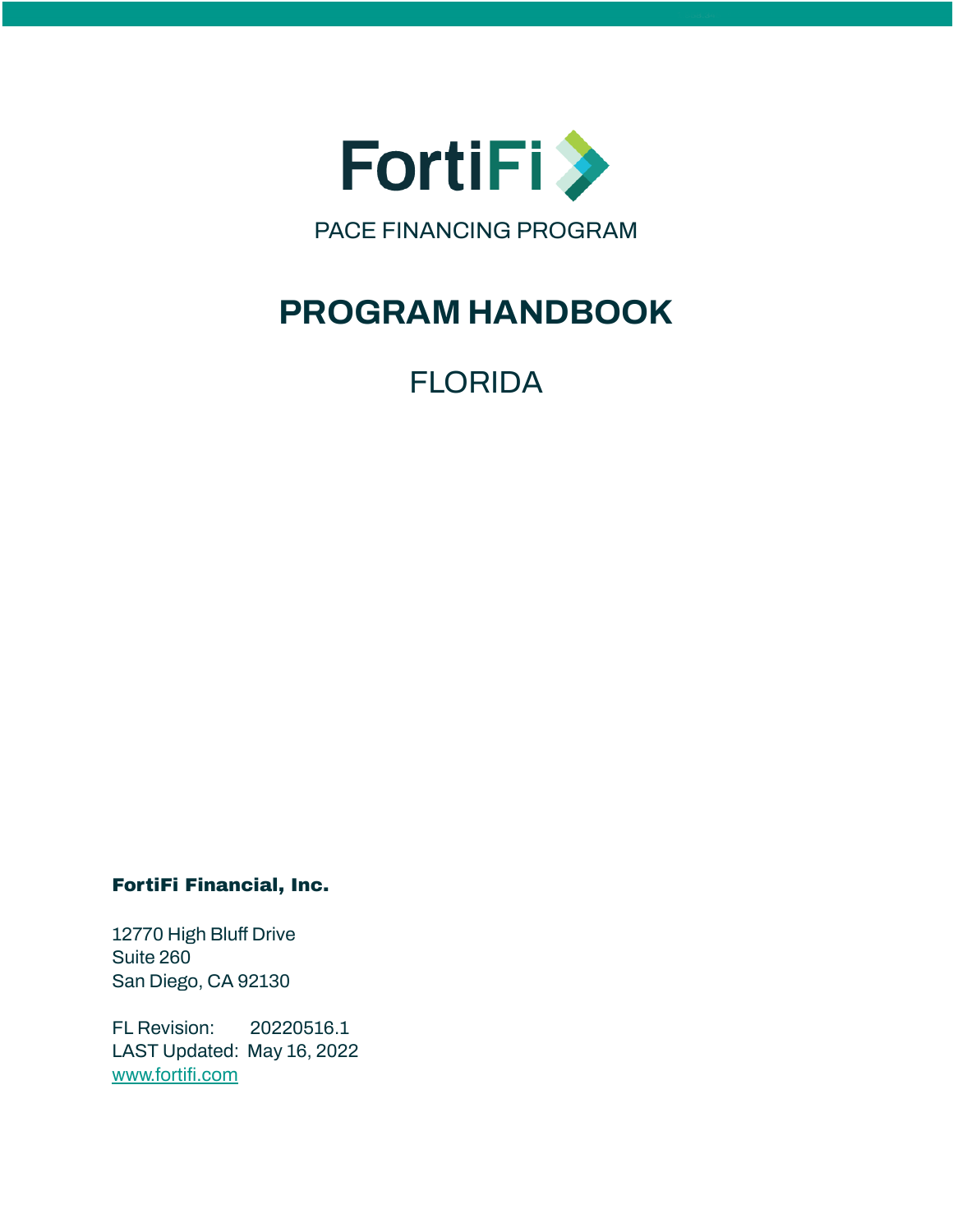# **TABLE OF CONTENTS**

| <b>1. PROGRAM OVERVIEW</b>                                       | 4                |
|------------------------------------------------------------------|------------------|
| 1.1 This Handbook is for Residential Property Owners             | 5                |
| 1.2 Is the Program Right for You?                                | 5                |
| 1.3 Modification of this Handbook                                | $6\,$            |
| 1.4 Who Are We?                                                  | $\overline{7}$   |
| 1.5 Contact Us                                                   | $\overline{7}$   |
| 1.6 Property Owner, Property, Product and Contractor Eligibility | $\overline{7}$   |
| 1.7 Property Owner Eligibility                                   | $\overline{7}$   |
| Most Property Owners are Eligible                                | 7                |
| All Owners Must Sign the Financing Documents                     | 8                |
| All Owners Must Have Legal Capacity to Contract                  | 8                |
| Property Owner Must be Eligible to Pay Property Taxes            | 8                |
| No Involuntary Liens; Notices of Default                         | 8                |
| <b>Property Taxes are Current</b>                                | 8                |
| <b>Mortgage Debt</b>                                             | 8                |
| No Bankruptcy                                                    | 8                |
| 1.8 Property Eligibility                                         | $\overline{9}$   |
| <b>Residential Properties</b>                                    | 9                |
| <b>Mobile Homes and Manufactured Homes</b>                       | $\boldsymbol{9}$ |
| <b>Debt Limits</b>                                               | $\overline{9}$   |
| Ineligible Properties                                            | 9                |
| <b>New Construction</b>                                          | $\overline{9}$   |
| <b>Property Location</b>                                         | 10               |
| <b>Property Value and Equity</b>                                 | 10               |
| <b>Determining Value</b>                                         | 10               |
| 1.9 Product Eligibility                                          | 10               |
| <b>Eligible Products</b>                                         | 10               |
| Must be New and Affixed                                          | 10               |
| Eligibility Is Not an Endorsement or Warranty                    | 11               |
| 1.10 Participating Contractors                                   | 11               |
| <b>Registration of Participating Contractors</b>                 | 11               |
| Participating Contractor Minimum Eligibility Criteria            | 11               |
| Participation                                                    | 11               |
| Licensure                                                        | 11               |
| Insurance                                                        | 12               |
| Experience                                                       | 12               |
| <b>Additional Criteria by Municipality</b>                       | 12               |

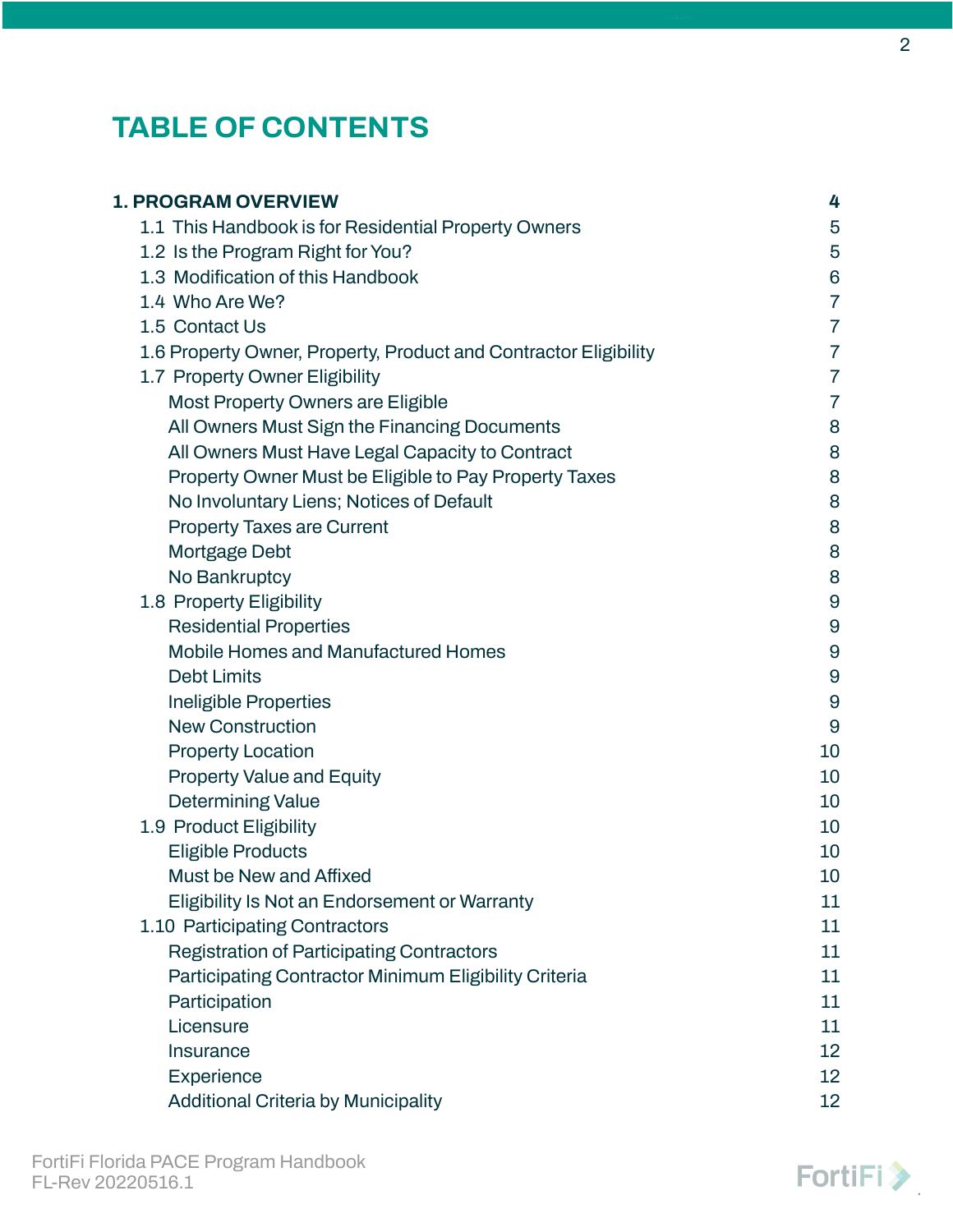| <b>Participating Contractor Guidelines</b>                                                                                                                                                                                                                                                                                                                                                                                                                                                                                                                                                                               | 13                                                                               |
|--------------------------------------------------------------------------------------------------------------------------------------------------------------------------------------------------------------------------------------------------------------------------------------------------------------------------------------------------------------------------------------------------------------------------------------------------------------------------------------------------------------------------------------------------------------------------------------------------------------------------|----------------------------------------------------------------------------------|
| Participating Contractor Enrollment Is Not an Endorsement                                                                                                                                                                                                                                                                                                                                                                                                                                                                                                                                                                | 13                                                                               |
| <b>2. PROGRAM TERMS AND CONDITIONS</b><br>2.1 Number of Assessments under the Program<br>2.2 Financed Amount<br>2.3 Project Costs Must be Within Industry Cost Guidelines<br>2.4 Project Costs May Not Include Installation Costs Unrelated to the Installation of<br><b>Eligible Products</b><br>2.5 Deduction of Rebates and Credits from Project Costs<br>2.6 Program Costs<br>2.7 Calculating the Amount of the Assessment<br>2.8 Repayment of the Assessment<br><b>Equal Annual Payments</b><br>Failure to Pay; Risk of Foreclosure<br>Prepayments<br>2.9 Building Permits and Inspection<br>2.10 Five Step Process | 14<br>14<br>14<br>14<br>14<br>15<br>15<br>15<br>16<br>16<br>16<br>17<br>17<br>17 |
| <b>3. ADDITIONAL CONSIDERATIONS</b>                                                                                                                                                                                                                                                                                                                                                                                                                                                                                                                                                                                      | 21                                                                               |
| 3.1 Taxes and Rebates                                                                                                                                                                                                                                                                                                                                                                                                                                                                                                                                                                                                    | 21                                                                               |
| 3.2 Reassessment of Property upon Installation of Eligible Products                                                                                                                                                                                                                                                                                                                                                                                                                                                                                                                                                      | 21                                                                               |
| 3.3 Modifications in Program Terms and Conditions                                                                                                                                                                                                                                                                                                                                                                                                                                                                                                                                                                        | 21                                                                               |
| 3.4 Exceptions to Terms and Provisions                                                                                                                                                                                                                                                                                                                                                                                                                                                                                                                                                                                   | 22                                                                               |
| 3.5 Summaries Are Qualified by Reference to the Full Text                                                                                                                                                                                                                                                                                                                                                                                                                                                                                                                                                                | 22                                                                               |
| 3.6 Disclosures                                                                                                                                                                                                                                                                                                                                                                                                                                                                                                                                                                                                          | 22                                                                               |
| <b>4. DISPUTE RESOLUTION MANAGEMENT</b>                                                                                                                                                                                                                                                                                                                                                                                                                                                                                                                                                                                  | 25                                                                               |
| Introduction                                                                                                                                                                                                                                                                                                                                                                                                                                                                                                                                                                                                             | 25                                                                               |
| <b>Program Complaint Resolution</b>                                                                                                                                                                                                                                                                                                                                                                                                                                                                                                                                                                                      | 25                                                                               |

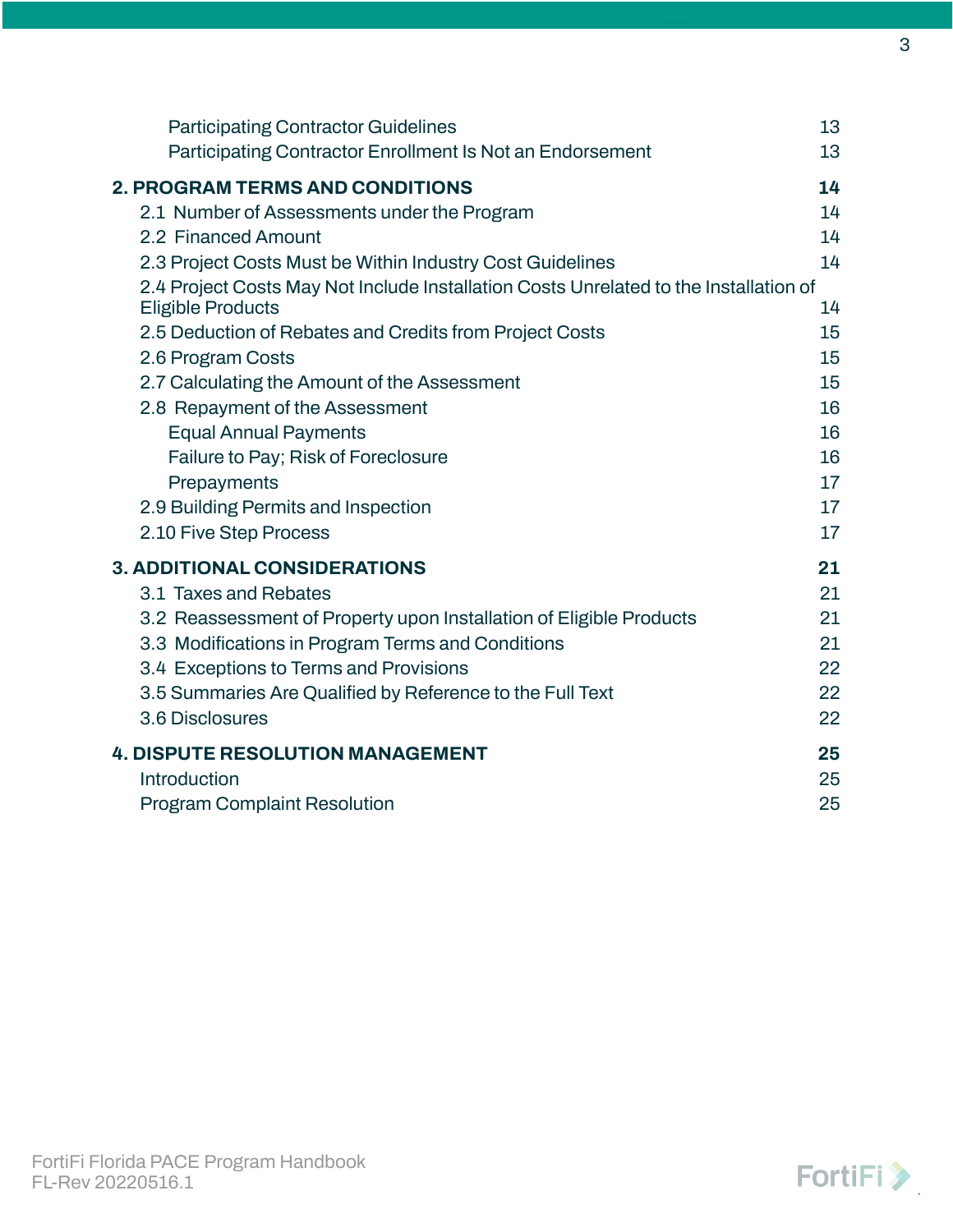# <span id="page-3-0"></span>1. PROGRAM OVERVIEW

FortiFi Financial ("FortiFi") ("Program", "we", "us" or "our") is an administrator for the Florida PACE Funding Agency ("Authority") Open Property Assessed Clean Energy ("PACE") Program ("Open PACE Program"). We offer financing and refinancing of renewable energy, energy conservation and efficiency, and wind resistance improvements, and such other improvements, infrastructure or other work as may be authorized by law from time to time (collectively, the "Qualifying Improvements"). Products that are installed in connection with Qualifying Improvements must meet eligibility criteria (collectively, "Eligible Products"). The Eligible Products must be affixed to the property. The property must be located in a county or city that participates in the Open PACE Program (each a "Participating Municipality").

The financing is provided to a property owner ("Property Owner," also referred to as "you" or "your") through a financing agreement (the "Financing Agreement") between the Authority and the Property Owner. Capitalized terms not otherwise defined in this Handbook have the meaning ascribed to them in the Financing Agreement. Pursuant to the Financing Agreement, the Authority will levy a contractual non-ad valorem assessment (the "Assessment") on the property with respect to which the Qualifying Improvements will be installed. The Assessment will be repayable in equal annual installments over a number of years up to the useful life of the Eligible Product in an amount sufficient to fully pay off the Assessment. An Annual Collection Fee will be added to each annual Assessment installment. The total amount of the annual Assessment installment will appear as a separate line item on your property tax bill.

The Authority issues bonds ("Bonds") to provide the funds to finance the Qualifying Improvement and to pay the costs of the Program. The Bonds are issued under an indenture ("Indenture") between the Authority and a trustee for the holders of the Bonds ("Trustee"). The Participating Municipality collects the annual Assessment installments, plus, along with your property taxes and any other assessments on your property, and remits the annual Assessment installment to the Trustee for the benefit of the holders of the Bonds ("Bondholders").

The Authority is a public body corporate, politic and local unit of government duly organized and existing under the provisions of the Florida Interlocal Cooperation Act of 1969, Chapter 163, Part I, Florida Statutes, as amended and is authorized by Section 163.08 Florida Statutes to provide statewide funding and financing for Qualifying Improvements.

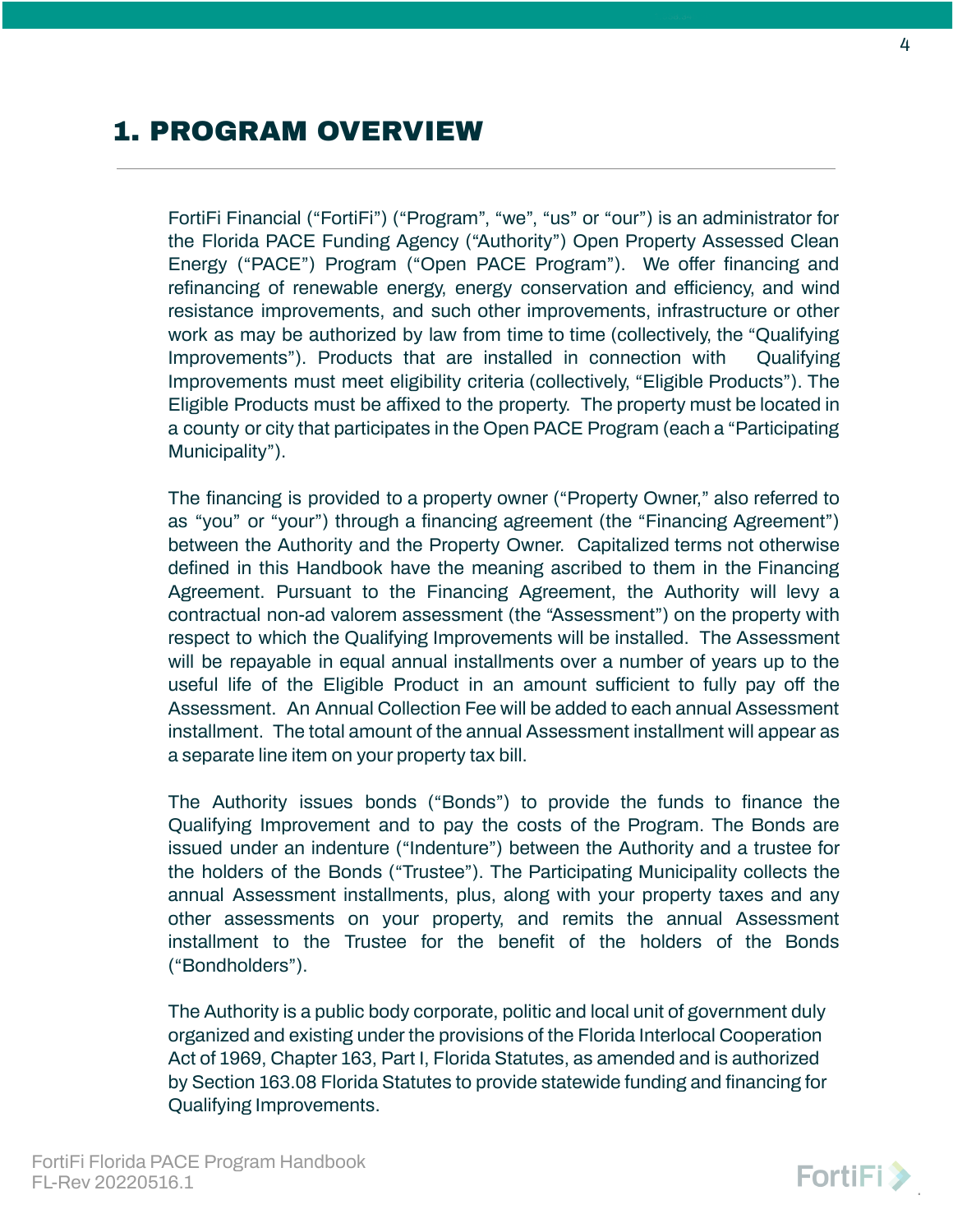### <span id="page-4-0"></span>**1.1 This Handbook is for Residential Property Owners**

This Program Handbook ("Handbook") is for property owners interested in financing the installation of Qualifying Improvements to properties that are single-, two-, three- or four-family homes located in Participating Municipalities. For a list of Participating Municipalities, visit our website at **[www.fortifi.com](http://www.fortifi.com)**.

### <span id="page-4-1"></span>**1.2 Is the Program Right forYou?**

The Program may not be the best financing option for you. You should carefully read this Handbook, the documents that require your signature, and research all available financing options and then select the option that is most appropriate for you. We make no representations, expressed or implied that the Program is the right option for you.

BEFORE YOU ENTER INTO A FINANCING AGREEMENT, YOU ARE REQUIRED TO PROVIDE TO THE HOLDERS OR LOAN SERVICERS OF ANY EXISTING MORTGAGES ENCUMBERING OR OTHERWISE SECURED BY THE PROPERTY AT LEAST 30 DAYS NOTICE OF YOUR INTENT TO ENTER INTO A FINANCING AGREEMENT WHICH NOTICE SHALL INCLUDE THE MAXIMUM PRINCIPAL AMOUNT TO BE FINANCED AND THE MAXIMUM ANNUAL ASSESSMENT NECESSARY TO REPAY THAT AMOUNT. THE PROGRAM WILL PREPARE AND SEND THIS NOTICE ON YOUR BEHALF IF YOU ARE APPROVED FOR FINANCING.

WHILE FLORIDA LAW RENDERS UNENFORCEABLE A PROVISION IN ANY AGREEMENT BETWEEN A MORTGAGEE OR OTHER LIENHOLDER AND A PROPERTY OWNER, OR OTHERWISE NOW OR HEREAFTER BINDING UPON A PROPERTY OWNER, WHICH PERMITS ACCELERATION OF PAYMENT OF THE MORTGAGE, NOTE OR LIEN OR ANY OTHER UNILATERAL MODIFICATION BY THE MORTGAGEE OR OTHER LIENHOLDER SOLELY AS A RESULT OF YOUR ENTERING INTO A FINANCING AGREEMENT, THE MORTGAGEE OR OTHER LIENHOLDER IS PERMITTED TO INCREASE YOUR REQUIRED MONTHLY ESCROW BY AN AMOUNT NECESSARY TO PAY THE ANNUAL ASSESSMENT INSTALLMENT. AS A RESULT, YOUR REQUIRED MONTHLY ESCROW PAYMENT MAY BE INCREASED.

SOME MORTGAGE LENDERS OR SECONDARY MORTGAGE MARKET PURCHASERS MAY EITHER (A) REFUSE TO REFINANCE AN EXISTING MORTGAGE OR (B) REFUSE TO FINANCE THE PURCHASE OF ANY PROPERTY OR (C) REFUSE TO PURCHASE MORTGAGES IN THE

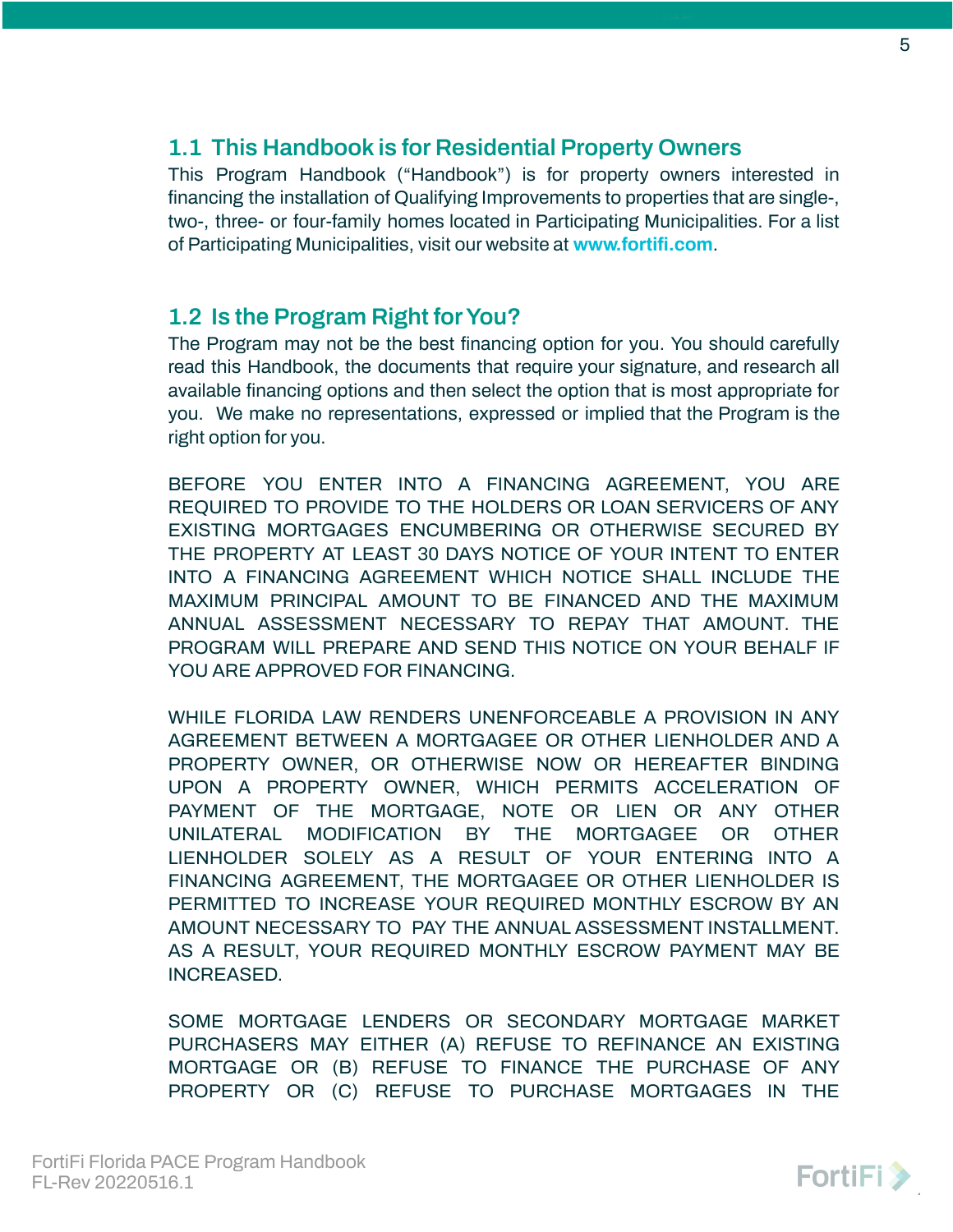SECONDARY MORTGAGE MARKET DUE TO THE SUPERIORITY OF AN ASSESSMENT FOR IMPROVEMENTS ON THE UNDERLYING PROPERTY SUCH AS THE TYPE OF ASSESSMENT THAT WOULD BE CREATED BY YOU PARTICIPATING IN THE PROGRAM.

FOR EXAMPLE, FANNIE MAE AND FREDDIE MAC, THE OWNERS OF A SIGNIFICANT PORTION OF ALL MORTGAGES, STATED THAT THEY WOULD NOT PURCHASE MORTGAGES ON PROPERTIES WITH ASSESSMENTS SUCH AS THOSE OFFERED BY THE AUTHORITY. THIS MAY DISCOURAGE POTENTIAL BUYERS AND LENDERS FROM EITHER PURCHASING OR REFINANCING YOUR PROPERTY. THIS MAY ALSO CAUSE THE MORTGAGEE OF A POTENTIAL PURCHASER TO REFUSE TO FINANCE THE PURCHASE OF YOUR PROPERTY. FINALLY, THIS MAY ALSO MEAN THAT WHEN YOU SELL OR REFINANCE YOUR PROPERTY YOU MAY BE REQUIRED TO PREPAY THE ASSESSMENT AT THE TIME YOU CLOSE YOUR SALE OR REFINANCING.

AT OR BEFORE THE TIME YOU EXECUTE A CONTACT FOR THE SALE AND PURCHASE OF YOUR PROPERTY WHICH IS SUBJECT TO AN ASSESSMENT, YOU MUST GIVE THE PROSPECTIVE PURCHASER A WRITTEN DISCLOSURE STATEMENT IN THE FOLLOWING FORM EITHER IN YOUR CONTRACT OF SALE OR A SEPARATE WRITING:

QUALIFYING IMPROVEMENTS FOR ENERGYEFFICIENCY, RENEWABLE ENERGY, OR WIND RESISTANCE.

"The property being purchased is located within the jurisdiction of a local government that has placed an assessment on the property pursuant to section 163.08 of the Florida Statutes. The assessment is for a qualifying improvement to the property relating to energy efficiency, renewable energy, or wind resistance, and is not based on the value of property. You are encouraged to contact the county property appraiser's office to learn more about this and other assessments that may be provided by law."

### <span id="page-5-0"></span>**1.3 Modification of this Handbook**

We may, in our sole discretion, modify this Handbook at any time and from time to time. The "Last Updated" date on the front page will indicate when the latest modifications were made. You may check our website at **[www.fortifi.com](http://www.fortifi.com)**, email us at **[info@fortifi.com](mailto:info@fortifi.com)** or call us at **(855) 500-9505** to confirm you are reviewing the current version of this Handbook.

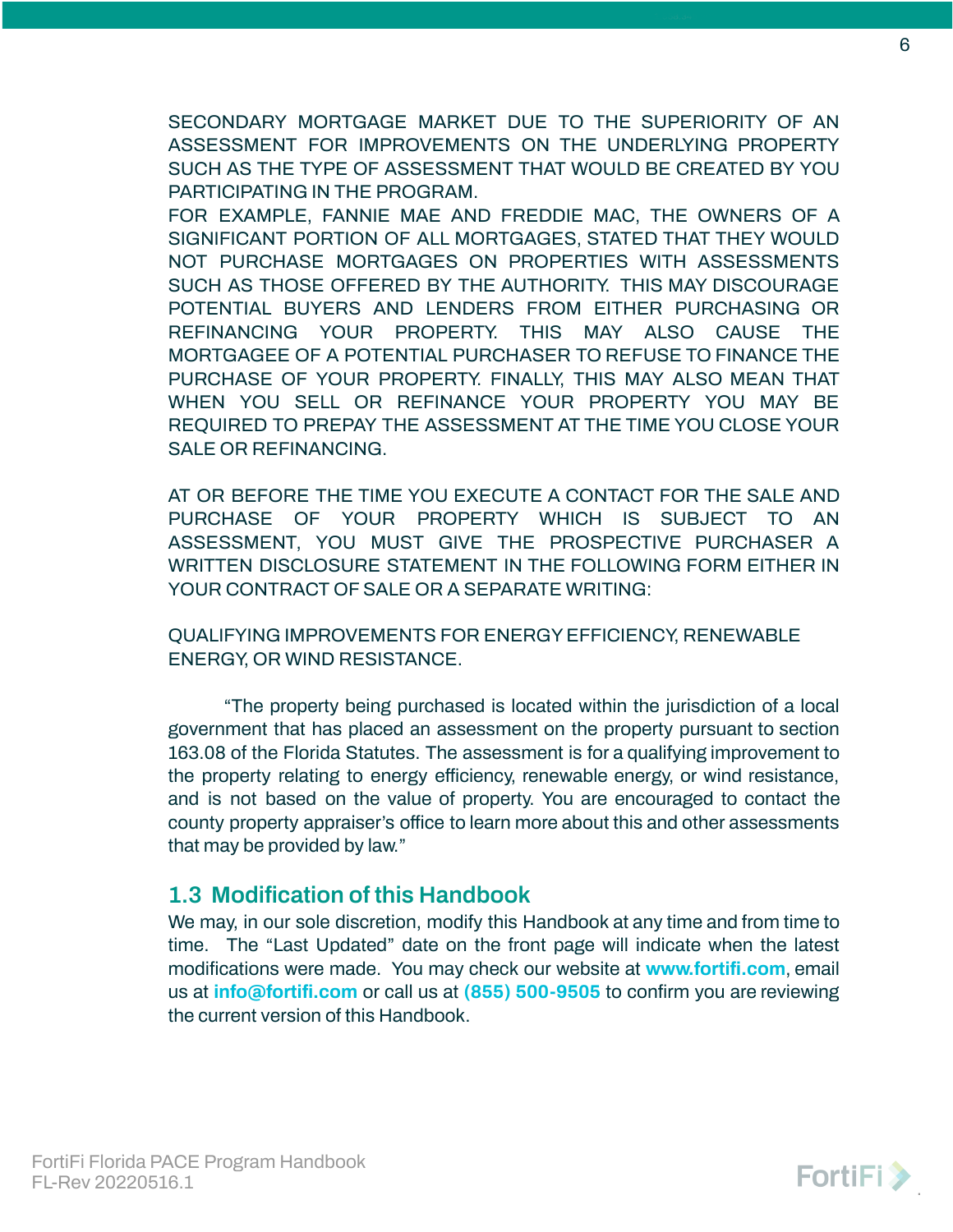### <span id="page-6-0"></span>**1.4 Who Are We?**

FortiFi is the Program Administrator authorized to originate residential Assessments on behalf of the Authority under the FPFA (Florida Pace Funding Agency) Open PACE program.

### <span id="page-6-1"></span>**1.5 Contact Us**

Please contact us if you have any questions, comments or suggestions.

| Call Center: (855) 500-9505                                                                                                                                                      |
|----------------------------------------------------------------------------------------------------------------------------------------------------------------------------------|
| <b>Hours: Monday through Friday:</b><br>8AM through 6PM (Eastern Time)                                                                                                           |
| <b>After Hours:</b> The Call Center is always open to receive voice<br>messages after hours and on weekends and holidays.<br>We will reply to messages on the next business day. |
| Email: info@fortifi.com                                                                                                                                                          |
| Mail: FortiFi Financial, Inc.<br>800 Waterford Way #500<br>Miami FL 33126                                                                                                        |

## <span id="page-6-2"></span>**1.6 Property Owner, Property, Product and Contractor Eligibility**

To be eligible to receive financing from the Program, the Property Owner, the property and the products to be affixed to the property must meet eligibility criteria. In addition, a contractor meeting the Program's minimum eligibility criteria and registered with the Program as a Participating Contractor must install the Eligible Products financed by the Program.

## <span id="page-6-4"></span><span id="page-6-3"></span>**1.7 Property Owner Eligibility**

### **Most Property Owners are Eligible**

The Property Owner or, if there is more than one owner of record, each Property Owner must be an owner of record and may be a natural person, a corporation, a limited liability company, a partnership, a trust, an association, a cooperative or any other type of entity, subject to the other requirements set forth below. If a record owner is a trust, the trustees will have to complete and sign a Certificate of Trust or provide copies of trust documents. If a record owner is an entity other than a trust, an authorized officer will have to complete and sign an Officer's Certificate or provide

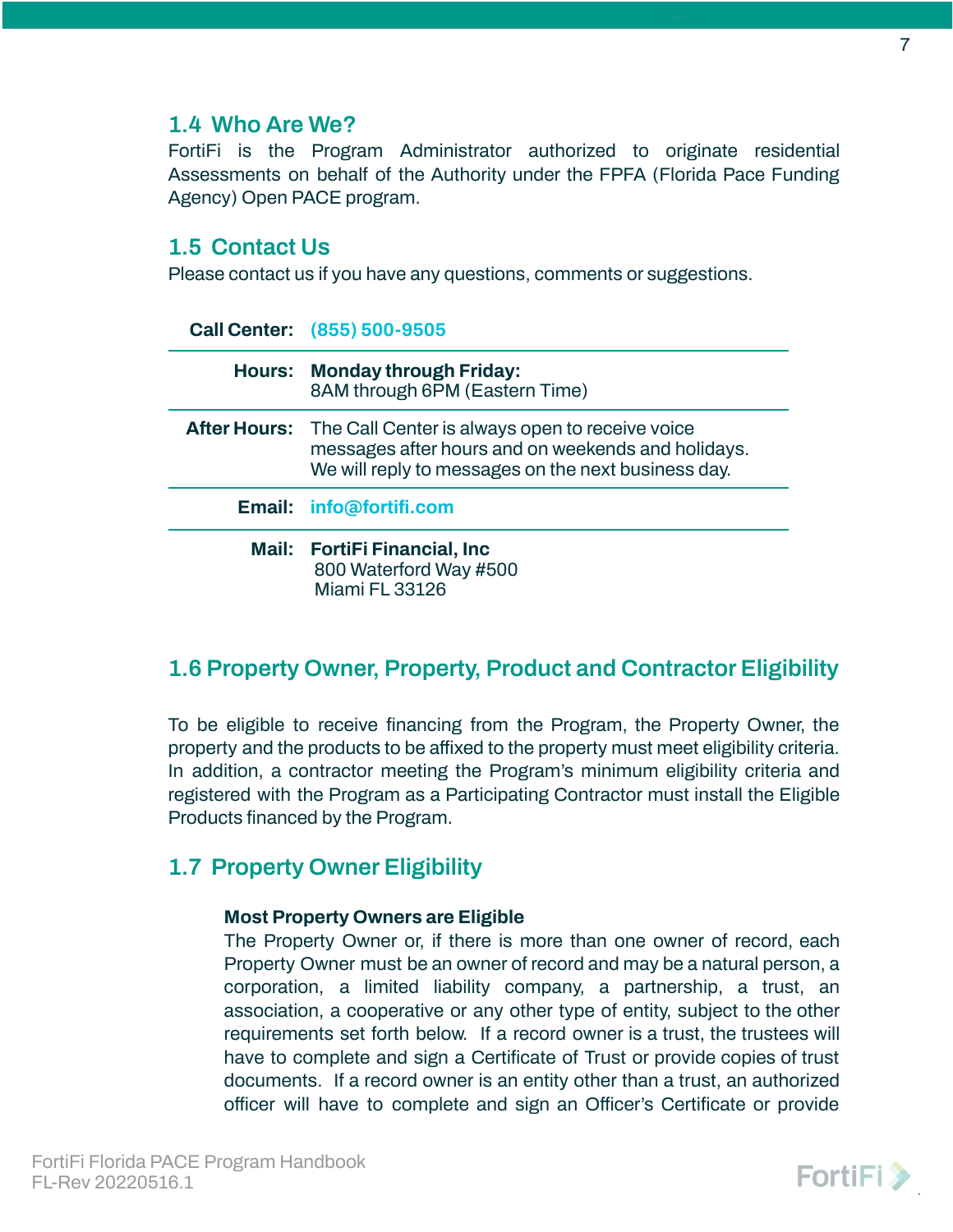proof of signatory authorization. You can obtain copies of these documents from the Program.

#### <span id="page-7-0"></span>**All Owners Must Sign the Financing Documents**

All owners of record, or their legally authorized representative(s), must sign the Property Owner Application, the Financing Agreement, and all other agreements, consents, authorizations, certificates and documents that are required to be signed pursuant to the Application and the Financing Agreement and by FortiFi.

#### <span id="page-7-1"></span>**All Owners Must Have Legal Capacity to Contract**

All owners of record must have legal capacity to enter into the Financing Documents.

#### <span id="page-7-2"></span>**Property Owner Must be Eligible to Pay Property Taxes**

A Property Owner must be eligible to receive a property tax bill and pay property taxes to the Participating Municipality.

#### <span id="page-7-3"></span>**No Involuntary Liens; Notices of Default**

There can be no Federal, state or local income tax liens, judgment liens, construction liens, mechanic's liens or similar involuntary liens (e.g., water, sewer, delinquent tax liens) on the property.

#### <span id="page-7-4"></span>**Property Taxes are Current**

FortiFi shall reasonably determine that all property taxes and any other assessments levied on the same bill as property taxes on the property have been paid and have not been delinquent for the preceding three years or since the Property Owner acquired the property, whichever period is shorter. In Florida, a 75% tax payment made timely and within the guidelines of Value Assessment Board hearings during Property Owner appeals seeking reductions in assessed valuation will not be deemed late.

#### <span id="page-7-5"></span>**Mortgage Debt**

Mortgage debt, if any, on the property must be current. Mortgage debt, if any, cannot consist of a reverse mortgage.

#### <span id="page-7-6"></span>**No Bankruptcy**

The property currently cannot be an asset in an active bankruptcy and no Property Owner currently can be subject to a bankruptcy proceeding.

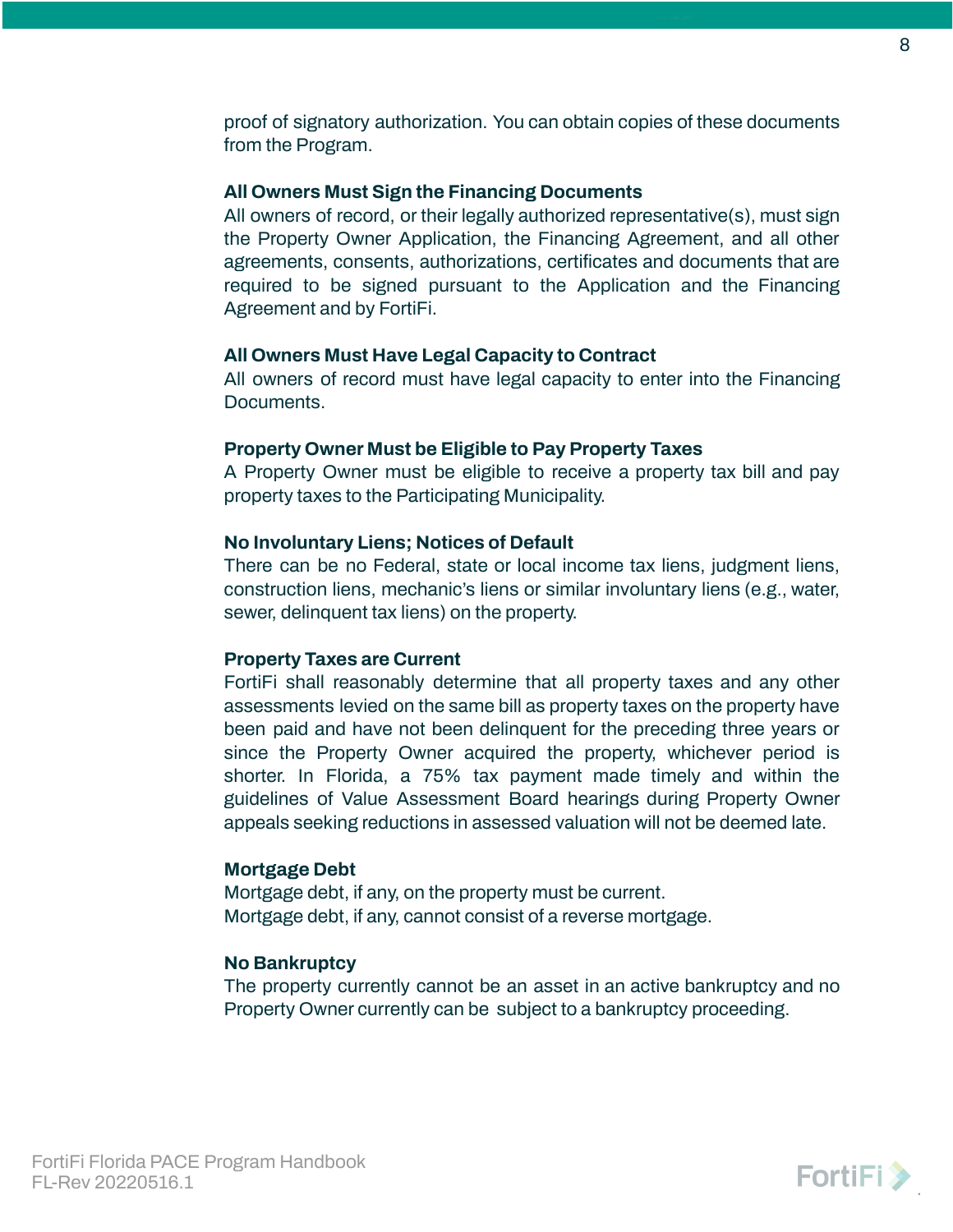### <span id="page-8-1"></span><span id="page-8-0"></span>**1.8 Property Eligibility**

#### **Residential Properties**

Residential properties include single-family homes and residential properties of up to four family dwelling units, including vacation and second homes. Aside from single family units, these may include townhomes, PUD (planned unit development), duplexes, triplex, and 4-plex properties.

#### <span id="page-8-2"></span>**Mobile Homes and Manufactured Homes**

Mobile homes and manufactured homes are eligible if the homes **have supportive documentation showing they have foundations** or are **permanently affixed and taxed as real property**.

#### <span id="page-8-3"></span>**Debt Limits**

The total mortgage-related debt on the underlying property cannot not exceed 90 percent of the property fair market value at the time of application. The total mortgage- related debt on the underlying property plus the PACE assessment cannot exceed 100 percent of the fair market value.

#### <span id="page-8-4"></span>**Ineligible Properties**

- **● Government-owned land (Federal, State, and local)**
- **● Residential and/or commercial co-ops**
- **● Indian Reservations (Tribal-owned land) without approved tribal and tax collector agreements**
- **● Mobile homes that are not real property (as described above)**
- **● Businesses that are illegal under Federal Law, even if legal under State Law, including marijuana dispensaries, warehouses and grow houses**
- **● Gas stations in FL**

#### <span id="page-8-5"></span>**New Construction**

The Program will not finance wind-resistance improvements in buildings or facilities for which a certificate of occupancy or similar evidence of substantial completion has not been issued as a separate and distinct undertaking from the original build-out.

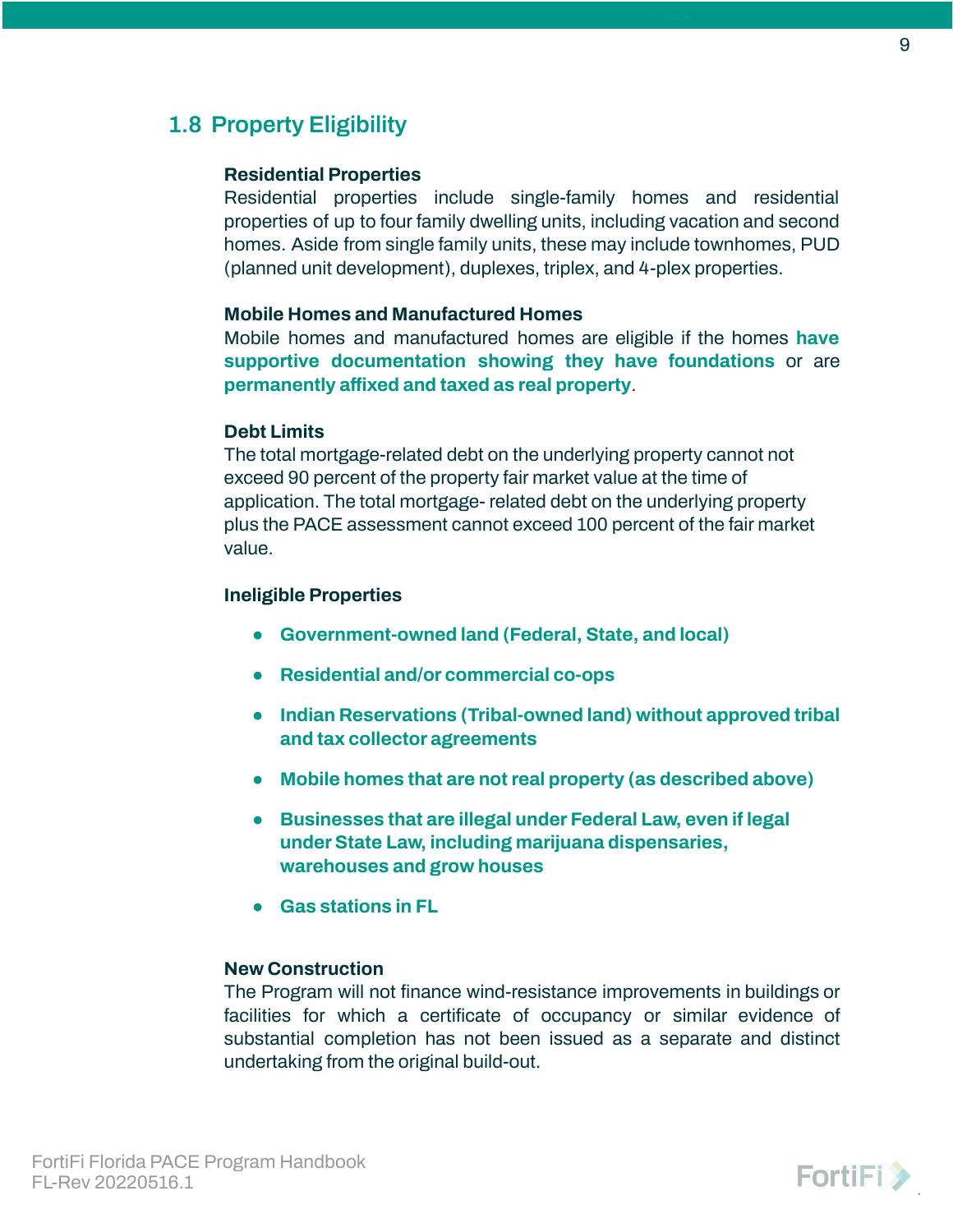#### <span id="page-9-0"></span>**Property Location**

The property must be located within a **[Participating](https://www.fortifi.com/communities#jump-to-florida) Municipality**.

#### <span id="page-9-1"></span>**Property Value and Equity**

The total amount of the Assessment may not exceed 20 percent of the just/market value of the property as determined by the county property appraiser without the consent of the holders or loan servicers of any mortgage encumbering or otherwise secured by the property; **provided, that** an Assessment for a Qualifying Improvement which involves renewable energy or energy conservation and efficiency improvements that is supported by an energy audit is not subject to the 20 percent limit if the audit demonstrates that the annual energy savings from the Qualifying Improvement equals or exceeds the annual repayment amount of the Assessment.

#### <span id="page-9-2"></span>**Determining Value**

The value of the property shall be the fair market value as determined by a certified property appraiser, County assessed value or an Automated Value Model (AVM).

### <span id="page-9-4"></span><span id="page-9-3"></span>**1.9 Product Eligibility**

#### **Eligible Products**

There are minimum efficiency and/or other requirements for each type of Eligible Product. A list (the "Florida Eligible Products List") of types of Eligible Products for residential properties and their criteria can be found at **[www.fortifi.com/resources](http://www.fortifi.com/resources)**. Property Owners and Participating Contractors should consult with FortiFi to determine whether their proposed products are eligible for the Program. FortiFi may add or delete Eligible Products from the Florida Eligible Products List based on Program requirements, underwriting guidelines and market conditions at any time without notice. Property Owners should confirm with their Participating Contractor that only installations of Eligible Products will be considered for Program financing.

#### <span id="page-9-5"></span>**Must be New and Affixed**

Eligible Products must be new and must be affixed to a building or facility that is part of the property and shall constitute an improvement to the building or facility or a fixture attached to the building or facility. Proposed products must meet minimum eligibility requirements.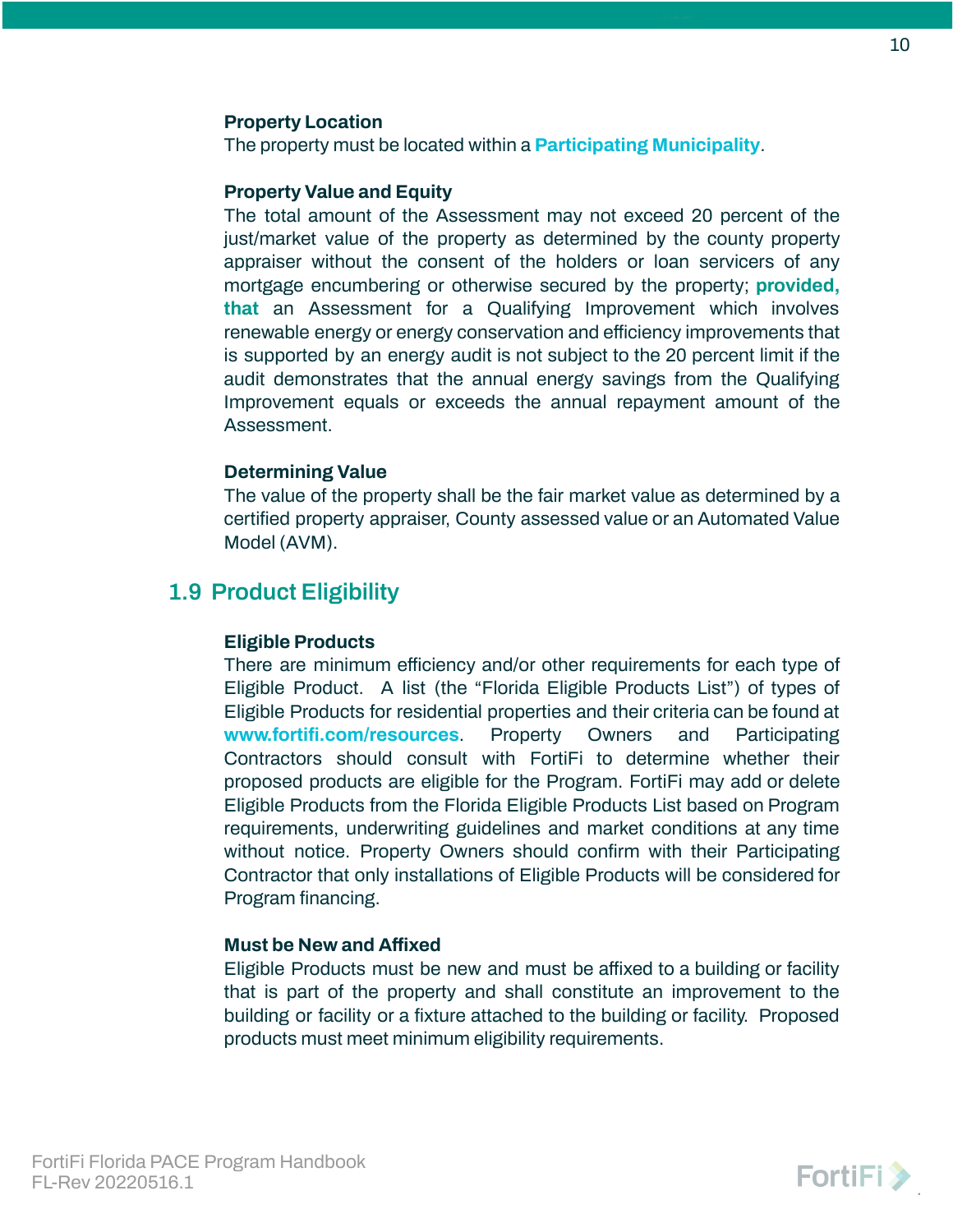#### <span id="page-10-0"></span>**Eligibility Is Not an Endorsement or Warranty**

The fact that the Program Administrator authorizes funding for the Eligible Products and Qualifying Improvements shall not be construed as confirming or endorsing the qualifications of the Property Owner, the Participating Contractors, other professionals or any other person involved with the selection, acquisition or installation of the Qualifying Improvements; endorsing the design of the projects or choice or installation of the Eligible Products; or making any representation or warranty regarding the design, installation, economic value, energy savings, quality, safety, durability or reliability of the Eligible Products or the Qualifying Improvements.

### <span id="page-10-2"></span><span id="page-10-1"></span>**1.10 Participating Contractors**

### **Registration of Participating Contractors**

The Qualifying Improvements must be installed by contractors who meet the eligibility criteria corresponding to the category of work being performed and who are registered and in good standing with the Program ("Participating Contractors"). Qualifying Improvements installed by a contractor who is not a Participating Contractor will not qualify for financing through the Program.

### <span id="page-10-3"></span>**Participating Contractor Minimum Eligibility Criteria**

The minimum eligibility criteria for a Participating Contractor ("Minimum Eligibility Criteria") may be amended by FortiFi at any time and from time to time.

#### <span id="page-10-4"></span>**Participation**

Contractors wishing to participate in the Program as a Participating Contractor shall complete each step of the FortiFi enrollment process to the satisfaction of FortiFi.

#### <span id="page-10-5"></span>**Licensure**

Contractor must possess an active, valid license issued by the State of Florida (the "State"), and must be in good standing with the Florida Construction Industry Licensing Board ("FCILB") and other specialized licensing boards, as applicable to the work being performed by Contractor, in accordance with Chapter 489 of the Florida Statutes including but not limited to compliance with all bonding, insurance, and workers' compensation insurance requirements associated with such license(s) before, during, and at the completion of a Qualifying Improvement financed under the Program (the "Project"). For the avoidance of doubt, a State

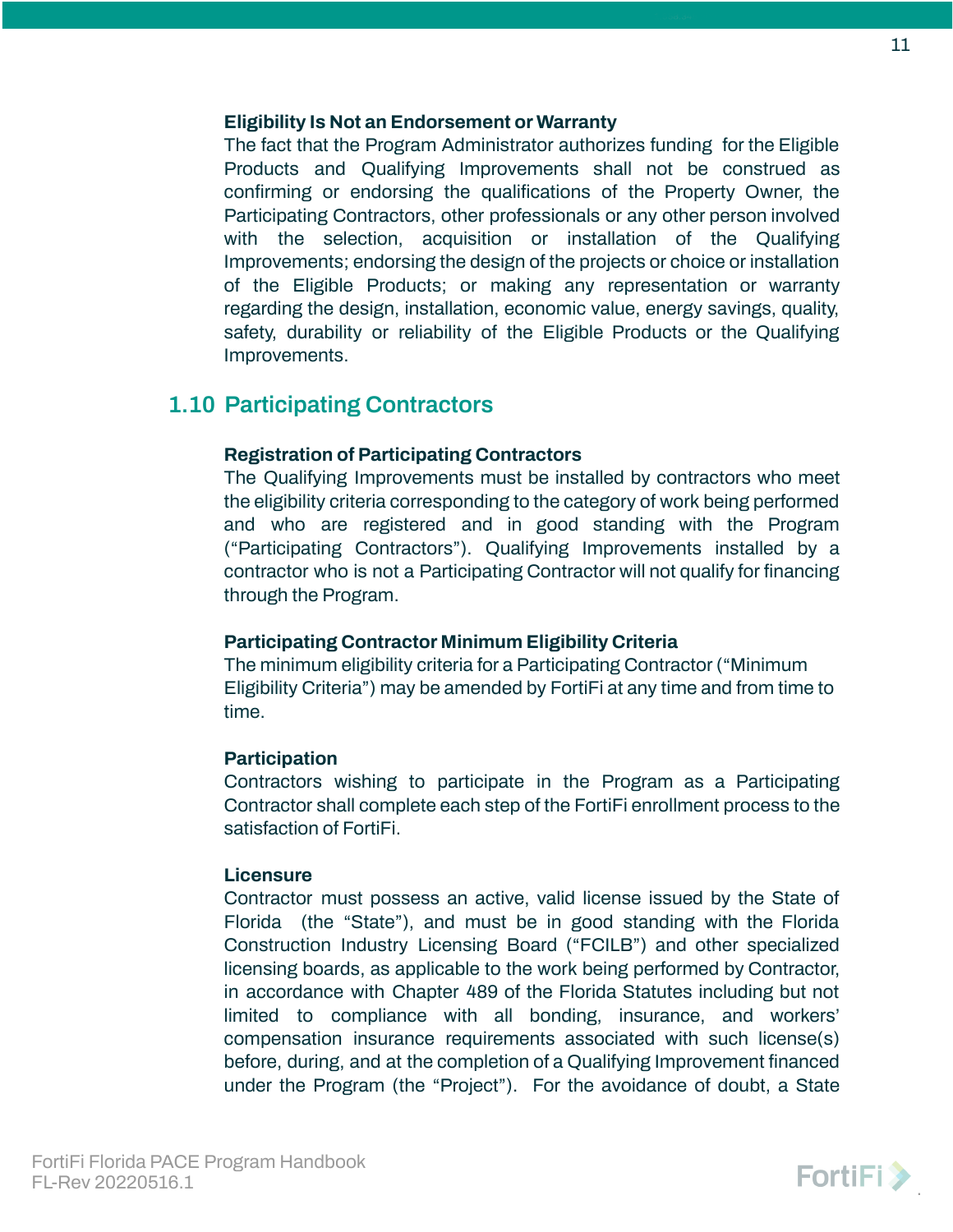license does not qualify as an active, valid State license if it is expired, suspended, revoked or subject to probation or has additional status codes.

A Contractor must be in good standing with the **[FCILB](http://www.myfloridalicense.com/DBPR/construction-industry/)** and other specialized licensing boards, as applicable to the work being performed by Contractor, in accordance with Chapter 489 of the Florida Statutes before, during, and at the completion of each Project.

In the event Contractor shall contract with one or more subcontractors, Contractor must be a General Building Contractor, and each subcontractor must be in good standing with the FCILB and other specialized licensing boards, as applicable to the subcontractor, before, during, and at the completion of the Project.

Contractor must be licensed for all of the work it performs on each Project and must complete such work according to all applicable laws, rules, and regulations.

#### <span id="page-11-0"></span>**Insurance**

Participating Contractors are required to maintain insurance coverage as required by the State and the **[FCILB](http://www.myfloridalicense.com/DBPR/construction-industry/)** and other applicable specialized licensing boards. The fact that the Contractor is listed as in good standing with the FCILB and other specialized licensing boards shall be proof that all such requirements have been met by Contractor. FortiFi shall verify the satisfaction by Contractor of the aforesaid requirements by verifying the fact that Contractor is in good standing with the **[FCILB](http://www.myfloridalicense.com/DBPR/construction-industry/)** and other applicable specialized licensing boards each time Contractor submits an application for financing under the Program.

#### <span id="page-11-1"></span>**Experience**

Contractor must have verifiable and successful experience with respect to the types of Projects financed by the Program for which Contractor desires to be engaged for Program-financed work and to be listed in the Registered Contractor Directory on the Site. Contractor shall provide such evidence of its experience as FortiFi may require during the enrollment process.

#### <span id="page-11-2"></span>**Additional Criteria by Municipality**

Certain municipalities have established requirements for Contractors beyond what is required by state law. Contractor must comply with all such additional requirements to be eligible to submit a Project for financing under the Program.

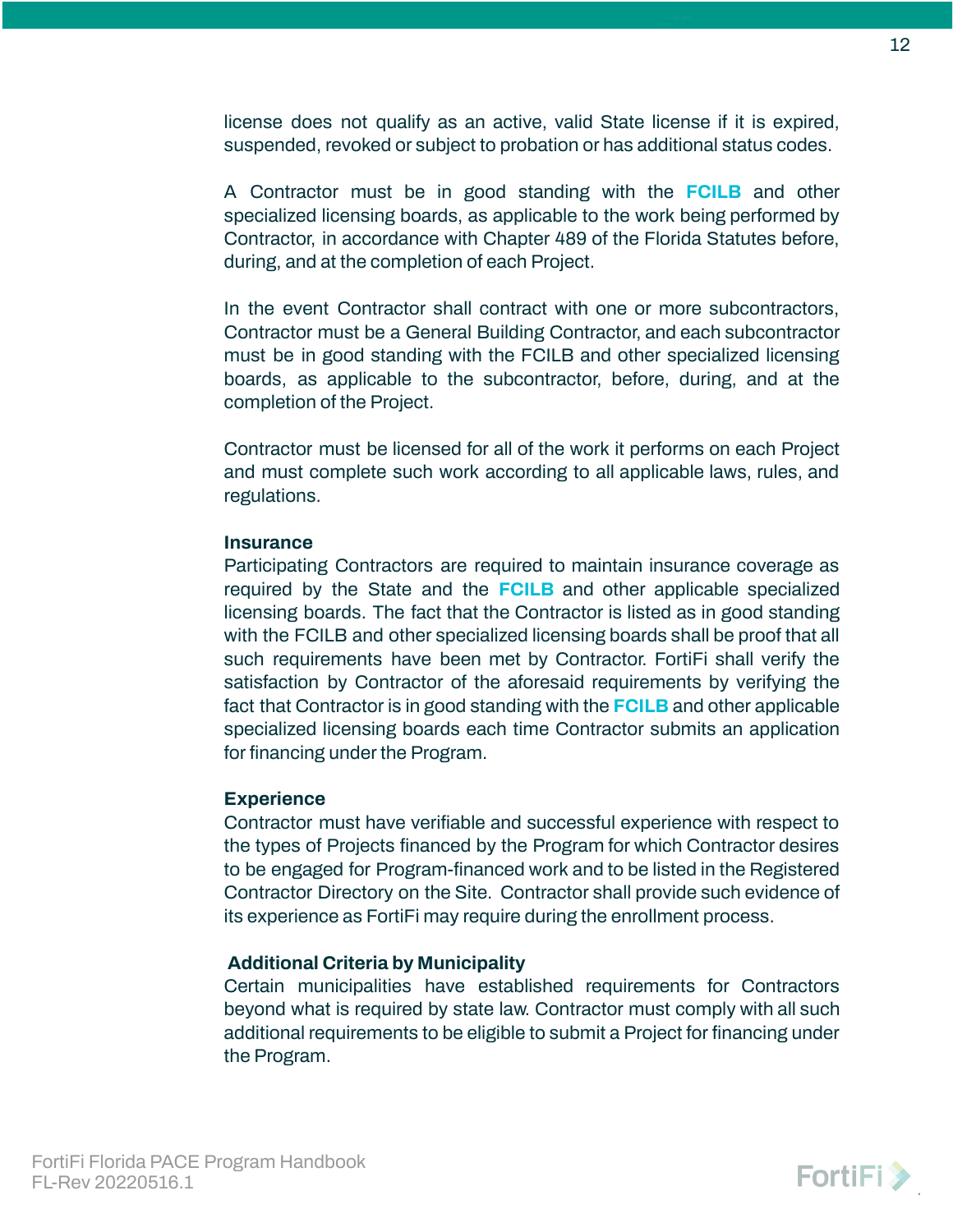### <span id="page-12-0"></span>**Participating Contractor Guidelines**

Participating Contractors must enter into a Participating Contractor Agreement with FortiFi and must abide by all Program terms and conditions set forth in the Participating Contractor Agreement.

A Participating Contractor who fails to meet the Minimum Eligibility Requirements or materially violates any requirement of the Program may, within the sole discretion of FortiFi be suspended from the Program or terminated as a Participating Contractor.

#### <span id="page-12-1"></span>**Participating Contractor Enrollment Is Not an Endorsement**

The review and investigation of an contractor which desires to enroll in the Program which is conducted by the Program and the enrollment of the contractor as a Participating Contractor under the Program is not, and should not be construed as, an endorsement or warranty of any kind, express or implied, including a warranty as to the qualifications, experience, expertise or quality of the work of the Participating Contractor or any other person, such as a subcontractor, involved with the selection, supply or installation of the Qualifying Improvements or Eligible Products. Property Owners bear the entire risk in selecting Participating Contractors for their Program-financed Qualifying Improvements.

The Program encourages every Property Owner to interview several Participating Contractors and conduct their own investigation as to the qualifications, experience, expertise and reputation for quality of work. The Program, the Authority, the Participating Municipalities, the Program Administrator, FortiFi and their affiliates do not endorse Participating Contractors or any other person involved with the selection, supply or installation of Qualifying Improvements or Eligible Products and do not make any warranty, express or implied, regarding the economic value, energy savings, safety, quality, durability or reliability of the Qualifying Improvements or Eligible Products and the installation thereof.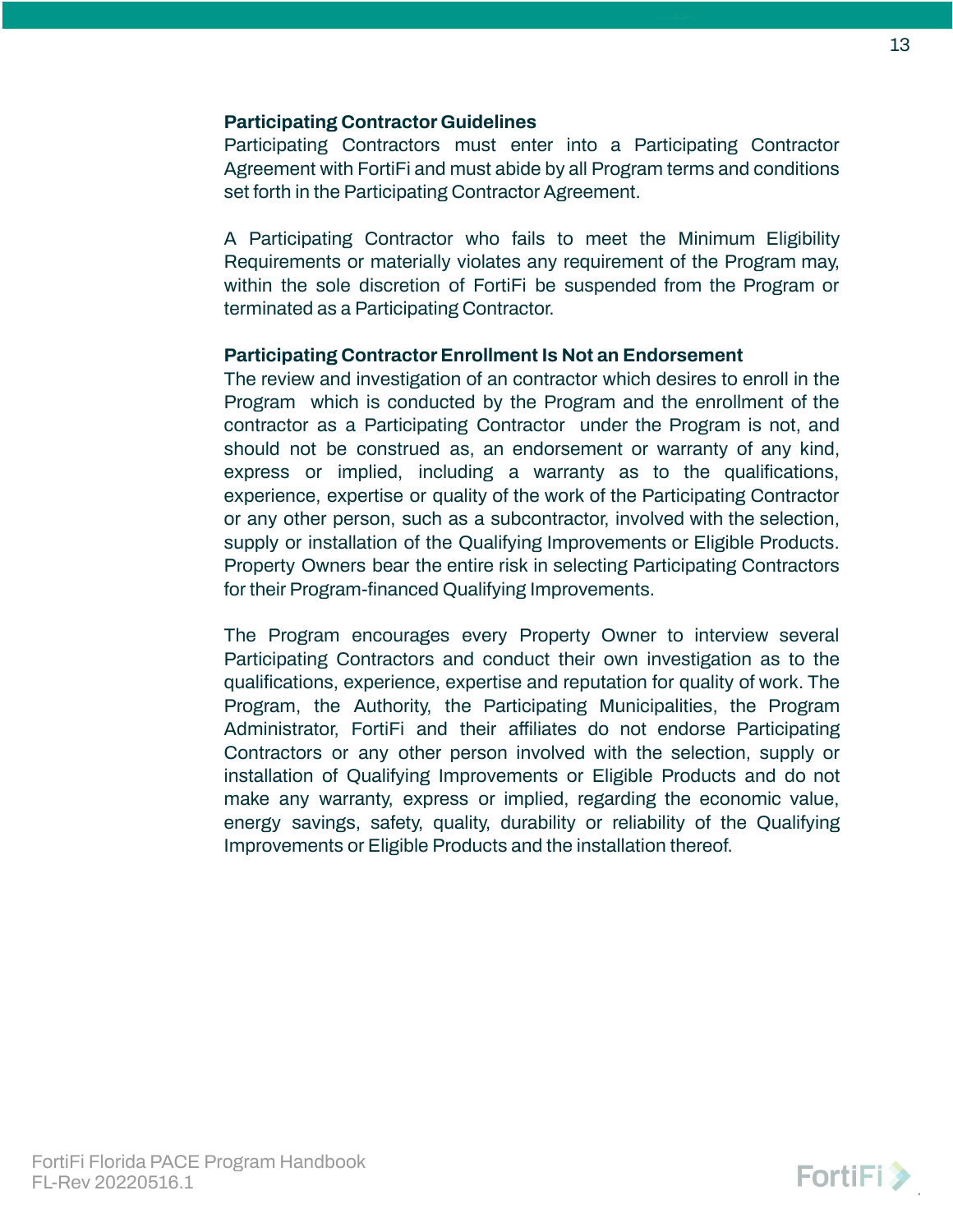# <span id="page-13-0"></span>2. PROGRAM TERMS AND CONDITIONS

### <span id="page-13-1"></span>**2.1 Number of Assessments under the Program**

A property owner may have more than one Assessment under the Program for the same property.

### **Project Costs and Expenses Eligible for Financing**

### <span id="page-13-2"></span>**2.2 Financed Amount**

The Program will finance the acquisition and installation cost of the Qualifying Improvements (collectively, "Project Costs") and an amount equal to the "Closing Costs" (collectively, the "Financed Amount"). Installation costs may include, but are not limited to, the cost of and fees for energy, and similar audits, appraisals, labor, designs, drawings, engineering services, building permit fees, surveys, inspections, materials required in connection with the installation of the Eligible Products and technical reviews. Closing Costs are defined and enumerated in the Financing Agreement.

### <span id="page-13-3"></span>**2.3 Project Costs Must be Within Industry Cost Guidelines**

Project Costs must be within industry cost guidelines. FortiFi shall have the right to refuse to finance all or part of the Project Costs to the extent that FortiFi in its sole discretion, determines they exceed such guidelines. FortiFi may request additional documentation or other information to determine the reasonableness of any Project Costs.

## <span id="page-13-4"></span>**2.4 Project Costs May Not Include Installation Costs Unrelated to the Installation of Eligible Products**

For Property Owners who elect to install Qualifying Improvements as part of a remodeling or renovation project, financing is only available for the Project Costs directly related to the Qualifying Improvements or Eligible Products within the existing structure of an existing building. Installation costs related to an existing building's envelope, systems, and/or infrastructure are not eligible for financing except where they are required for the workmanlike installation of the Qualifying Improvements or Eligible Products. If a Property Owner is planning to finance the installation of Qualifying Improvements or Eligible Products as part of a remodeling or renovation project, the Property Owner or its Participating Contractor should first contact FortiFi to determine what installation costs will be eligible for financing.

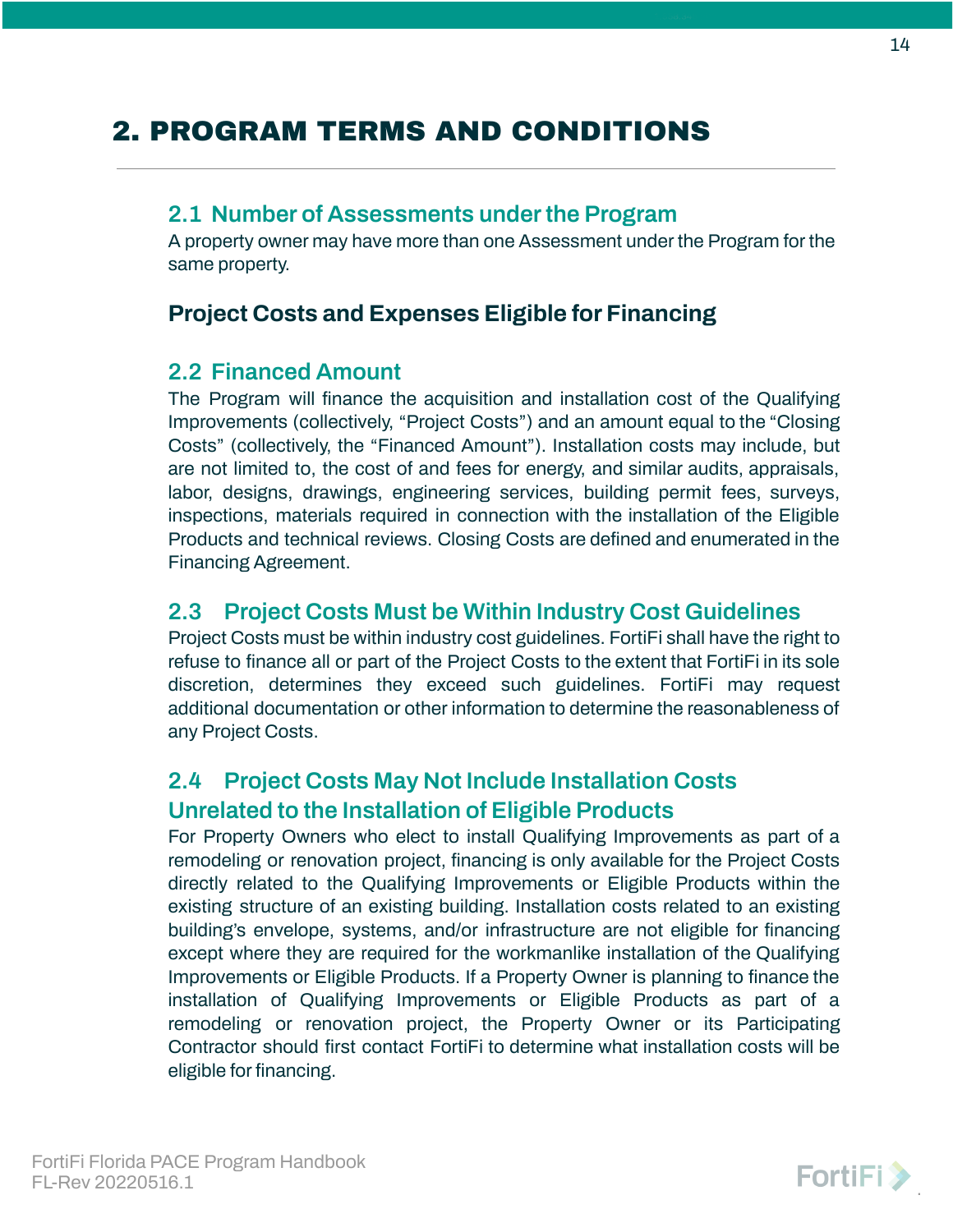### <span id="page-14-0"></span>**2.5 Deduction of Rebates and Credits from Project Costs**

Federal, State or local tax credits or rebates or utility credits or rebates that are payable in a lump sum and that are assigned by the Property owner to a Participating Contractor are required to be deducted from the amount of the Project Costs eligible for financing. You are not required to deduct performance-based incentives that are paid over time. Federal, state or local tax credits or rebates or utility credits and rebates that either are not assignable or are assignable but are not assigned to a Participating Contractor are not required to be deducted from the Project Costs. Property Owners may wish to consider these additional benefits in determining the amount of their financing request.

### <span id="page-14-1"></span>**2.6 Program Costs**

The Property Owner will incur certain fees and other costs related to his or her use of the Program ("Program Costs"). Program Costs include:

- the fees and costs payable at the closing of the financing as described in Section 3 (B) of the Financing Agreement (the "Closing Costs");
- $\bullet$  the Annual Collection Cost as described in Section 3(C) of the Financing Agreement; and
- the interest payable over the term of the Assessment on the Financed Amount (i.e., the aggregate amount of the Closing Costs and the Project Costs) pursuant to the Financing Agreement.

All Closing Costs and other one-time Program Costs incurred on or before the closing may be financed. The Annual Collection Cost may not be financed.

All interest rates and other Program Costs are subject to change without notice. Interest rates and the Closing Costs are established at the time that the Financing Agreement is issued to the property owner for signature. Fees or expenses incurred in connection with the Application will be established before they are incurred. In addition, the Annual Collection Cost may increase during the term of the Assessment.

### <span id="page-14-2"></span>**2.7 Calculating the Amount of the Assessment**

Each Assessment has a principal component and an interest component. The principal component is equal to the Financed Amount. Based on the interest rate and the maturity of the Assessment, we will compute the total amount of the Assessment based on equal, annual payments of the Assessment. As noted elsewhere, Annual Collection Costs will be added to your annual Assessment payment and may change over time based on the actual fees and costs for collecting the annual payments of the Assessment. When the installation of the

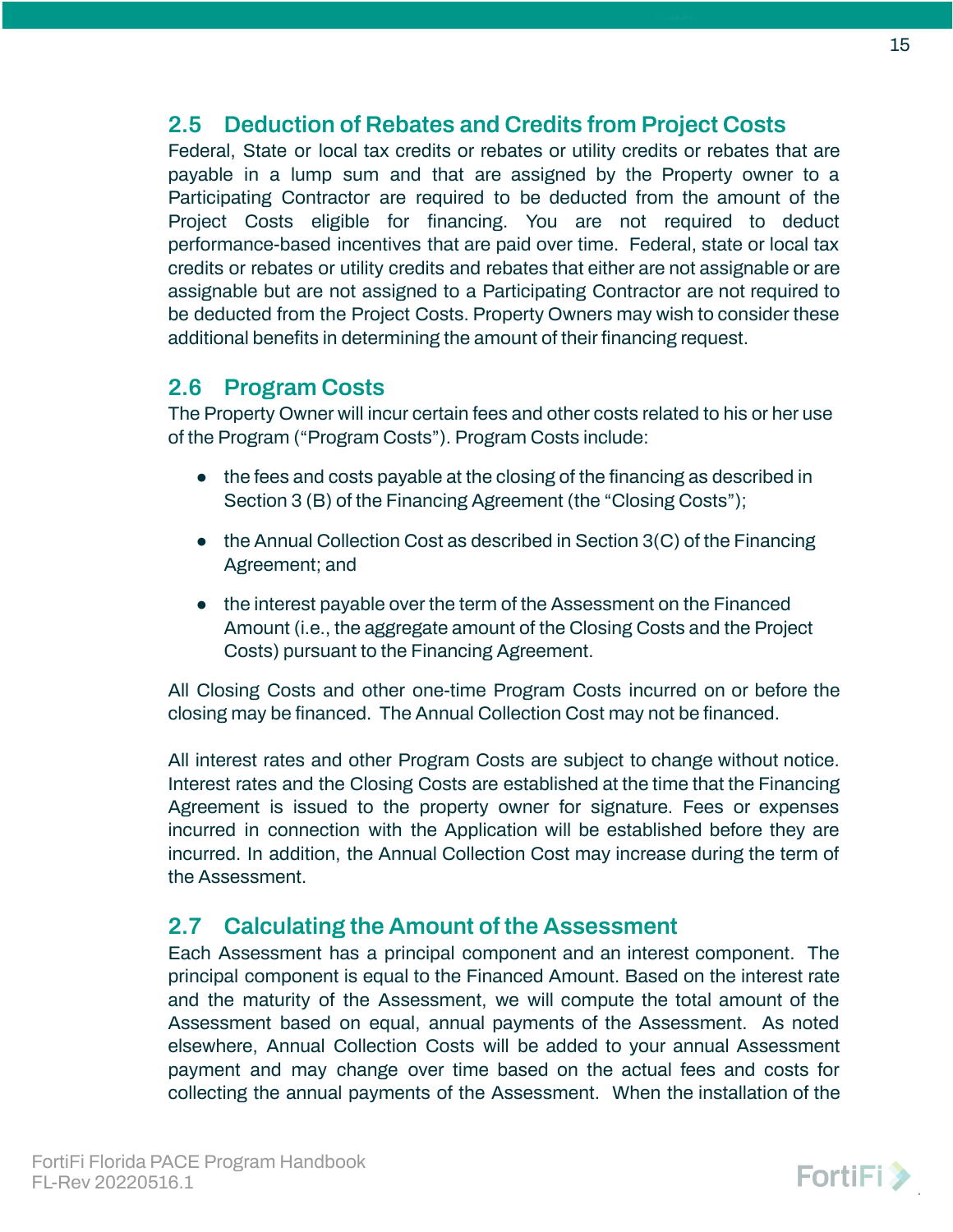Qualifying Improvements is completed, these amounts will be recalculated if the Financed Amount and/or the completion date is different than what was set forth in the Financing Agreement.

### <span id="page-15-1"></span><span id="page-15-0"></span>**2.8 Repayment of the Assessment**

### **Equal Annual Payments**

Property Owners will make equal annual payments consisting of principal (i.e., the amount financed by the Assessment) and interest over the term of the Assessment. In addition, the Annual Collection Costs, which are subject to change, will be added to your annual payment. Annual payments will be billed and appear as an additional line item on your property tax bill sent by the Property Tax Collector in the jurisdiction where the property is located. As with other property taxes, the annual payment related to the Assessment must be paid prior to April 1st of the year following the year in which tax bill is published; provided, that if the delinquency date for ad valorem taxes is later than April 1 of the year following the year in which such taxes are assessed, the delinquency date for the annual payment related to the Assessment shall be extended for a like number of days. The Property Tax Collector will collect and remit the annual payments of the Assessment to the Trustee.

### <span id="page-15-2"></span>**Failure to Pay; Risk of Foreclosure**

In the event a Property Owner becomes delinquent on its annual installment of the Assessment, the Property Tax Collector and your local government jurisdiction will be required to follow the process mandated by applicable Florida law to collect delinquent tax payments, plus applicable penalties and interest. In particular, a property owner shall be subject to such remedies as are afforded under Florida Statutes, Chapter 197, as same may be amended from time to time. Property Owner acknowledges that such remedies include, but are not limited to, the issuance of a tax certificate on the Property by the Property Tax Collector. In the event a tax certificate on the Property is issued, and the annual Assessment installment remains unpaid, the Property Tax Collector is required to hold a tax certificate auction on or before June 1, each year. The auction will allow investors to purchase the tax certificate by paying the annual Assessment installment. In order to redeem the tax certificate, the property owner must pay the Property Tax Collector the delinquent Assessment, plus interest costs and fees. If the annual Assessment installment continues to remain unpaid two years after the date of the delinquency in payment, the holder of the tax certificate holder may file a tax deed application with the Property Tax Collector, whereupon the Property will be subject to sale at a public auction.

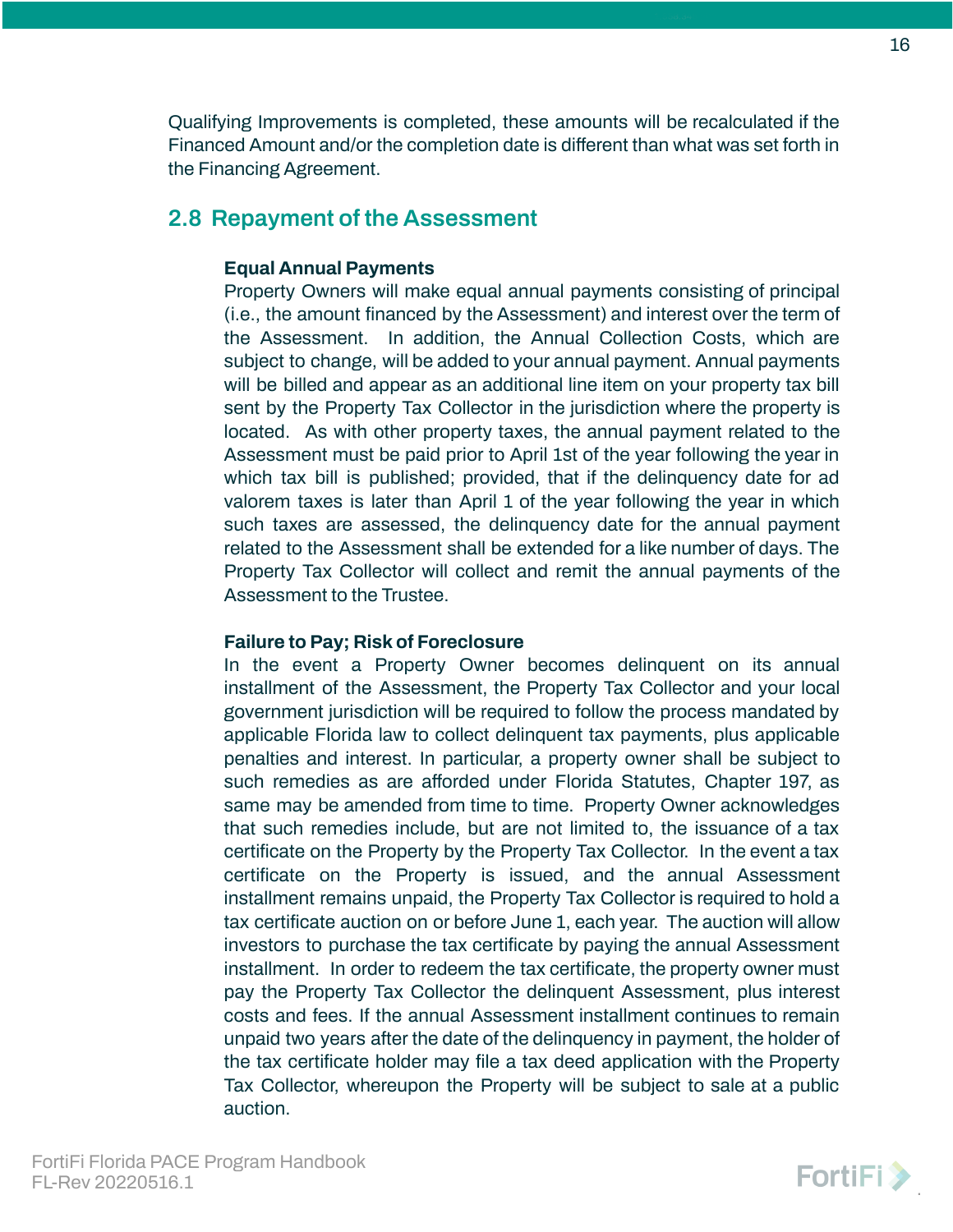Because Bonds are sold to finance the Qualifying Improvements, the Authority will pledge and assign the Financing Agreement, and the related Assessment and lien, as security for the Bonds.

### <span id="page-16-0"></span>**Prepayments**

A Property Owner may choose to prepay its Assessment at any time prior to a payment delinquency in full or in part, in any amount of at least \$2,500, at any time upon the payment of (1) all or, subject to the minimum amount recited above, a portion of the unpaid Financed Amount (the "Assessment Prepayment Amount") plus (2) interest on the Assessment Prepayment Amount to the earlier of January 15th or July 15th occurring at least 20 days following the date the prepayment is made, plus (3) a prorated amount of the Annual Collection Cost. The Property Owner's right to prepay the Assessment and any interest or other costs associated therewith after the occurrence of a delinquency shall be subject to the requirements of Florida Statutes, Chapter 197.

### <span id="page-16-1"></span>**2.9 Building Permits and Inspection**

It is the responsibility of the Property Owner and the Participating Contractor to determine that all required building permits are in effect prior to the installation of the Qualifying Improvements. Property Owners should speak with their Participating Contractors (or the building department) to determine if the installation of the Qualifying Improvements or Eligible Products will require a building permit. The Property Owner and the Participating Contractor will represent in the Completion Certificate that all required building permits were obtained and provide copies of such permits.

The Authority, the Program Administrator and/or FortiFi, may schedule an on-site visit from a 3rd party inspector to confirm that the Qualifying Improvements were fully and permanently installed prior to disbursing funds to the contractor.

## **Application, Approval, and Closing Process**

### <span id="page-16-2"></span>**2.10 Five Step Process**

There are five steps to the application and approval process that every applicant must follow. The Program reserves the right to request additional information from Property Owners in its sole discretion and to deny applications based on any information that may affect the likelihood that a Property Owner may not have the wherewithal to pay its Assessment.

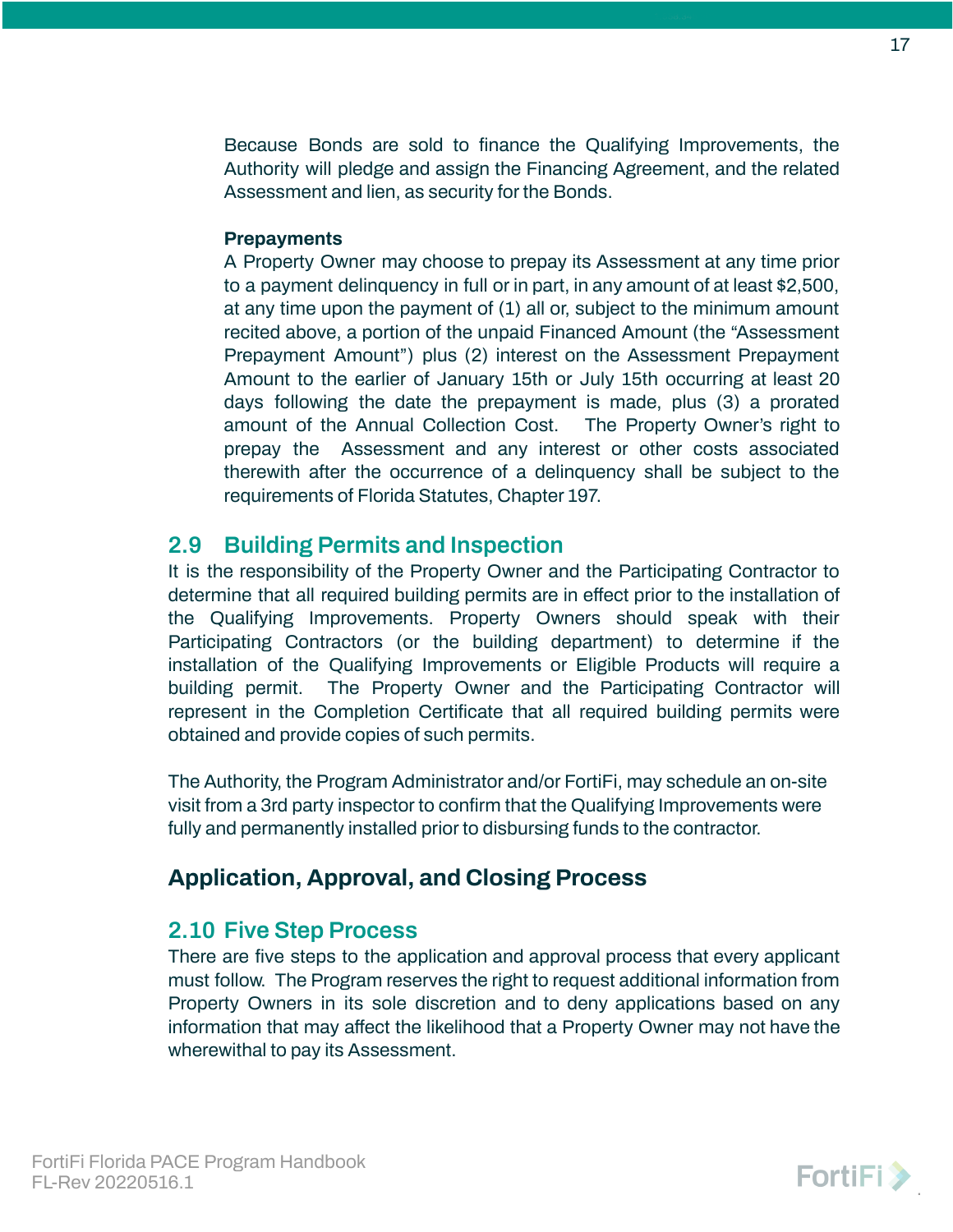

### **Step 1**

### **Determine Eligibility and Complete Online Application**

The Property Owner submits the Online Application and FortiFi will review for eligibility per the conditions set forth above.

### **Step 2**

### **Submit Application Information and Qualifying Improvements for Review and Approval**

Once the Property Owner's Application has been accepted for processing, the next step is to submit the Qualifying Improvements to the Program.

The Property Owner should consult with the Participating Contractor to identify which Qualifying Improvements might be appropriate for the property and obtain an estimate for the work to be performed at the property. There are several ways for the Property Owner to get an estimate for the work; 1) consult with the Participating Contractor, 2) request a utility-sponsored energy audit or 3) speak with other experts concerning the feasibility of the desired Qualifying Improvements. Costs associated with an energy audit are eligible Project Costs that can be included in the financing.

The Participating Contractor will input the chosen Qualifying Improvements through the Contractor Portal. The Qualifying Improvements proposal contains information of primary importance to the Property Owner's financing such as the specific Qualifying Improvements or Eligible Products being installed, including manufacturer and model number, the names and licenses of all Participating Contractors performing the work, the estimated energy or water savings (if applicable), and the total proposed Project Costs per Eligible Product, as well as itemization of any other Project Costs. Any manufacturer's specifications detailing the estimated performance of Eligible Products should also be included. The Program will then review the submitted information to determine if the project will be approved for financing. Projects may not be approved if they do not meet the required criteria for approval. Once the Application and the Qualifying Improvements have been reviewed and approved by the Program for financing, the Property Owner and the Participating Contractor will be sent a confirmation of approval or the project for financing by the Program by mail or email.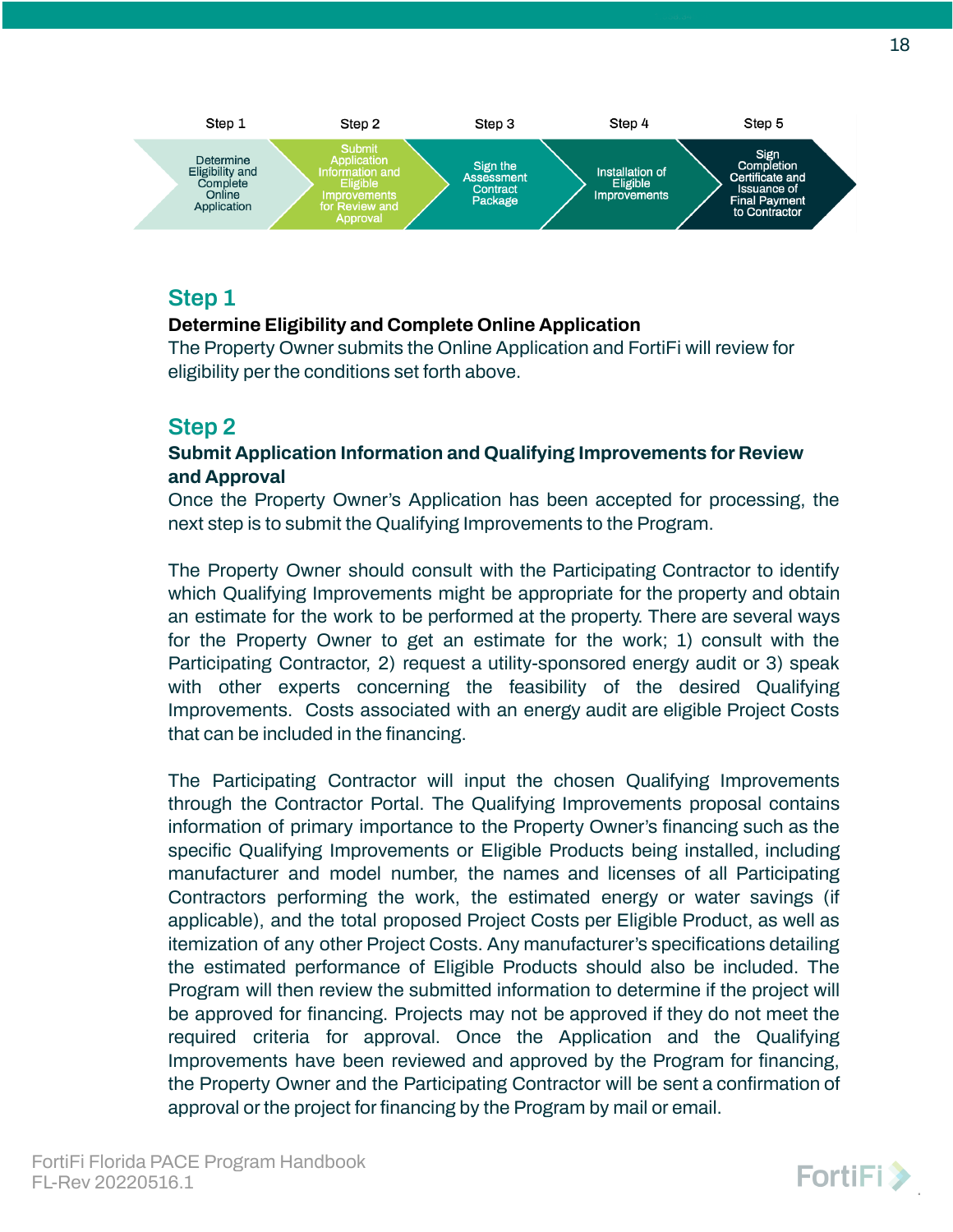### **Step 3**

### **Signing the Financing Agreement Package**

If the Application is approved for financing under the Program, the Property Owner will be sent the Finance Package via DocuSign. The Finance Package consists of the Application, Financing Agreement, Notice of Right to Cancel, Privacy Statement among other documents. The Application contains the requirements that the Property Owner(s) must meet in order to be approved, as well as a description of the fees and costs related with the Assessment. The Financing Agreement contains the terms and conditions of the Assessment. The Notice of Right to Cancel contains the form that the Property Owner should submit in the event the Property Owner chooses to cancel the Financing Agreement. The Property Owner must sign the FHFA Disclosure and the Financing Agreement, the Notice of Right to Cancel (acknowledging receipt thereof) via DocuSign and return them to the Program. Property Owners who cannot sign via DocuSign may request a paper copy of the Welcome Package to be sent by mail.

Unless the Property Owner elects to cancel the Financing Agreement as set forth in the Right to Cancel document, the Program will send the Notice to Proceed to the Property Owner and the Participating Contractor authorizing work to commence.

### **Step 4**

### **Installation of Qualifying Improvements**

Participating Contractors must obtain a building permit (if required by the applicable building code or other ordinance of the Participating Municipality) for all phases and trades used in installing the Qualifying Improvements and Eligible Products. Participating Contractors are required to maintain a record of all permits, periodic progress inspections/reports, and other documentation necessary to demonstrate compliance with all applicable codes and laws.

If the Property Owner wishes to make any changes to the project, the Property Owner must first obtain the approval of the Program. Any approved change orders are likely to require changes to the exhibits to the Financing Agreement and the Completion Certificate and may also affect the Program Costs in addition to the Project Costs.

### **Step 5**

### **Completion Certificate and Disbursements to Participating Contractor**

Once the project has been completed, all permits closed, and certificate of occupancy issued (if applicable), the Participating Contractor will execute the Completion Certificate and send it to the Property Owner for review, approval and signature. The Participating Contractor will provide the Program Administrator

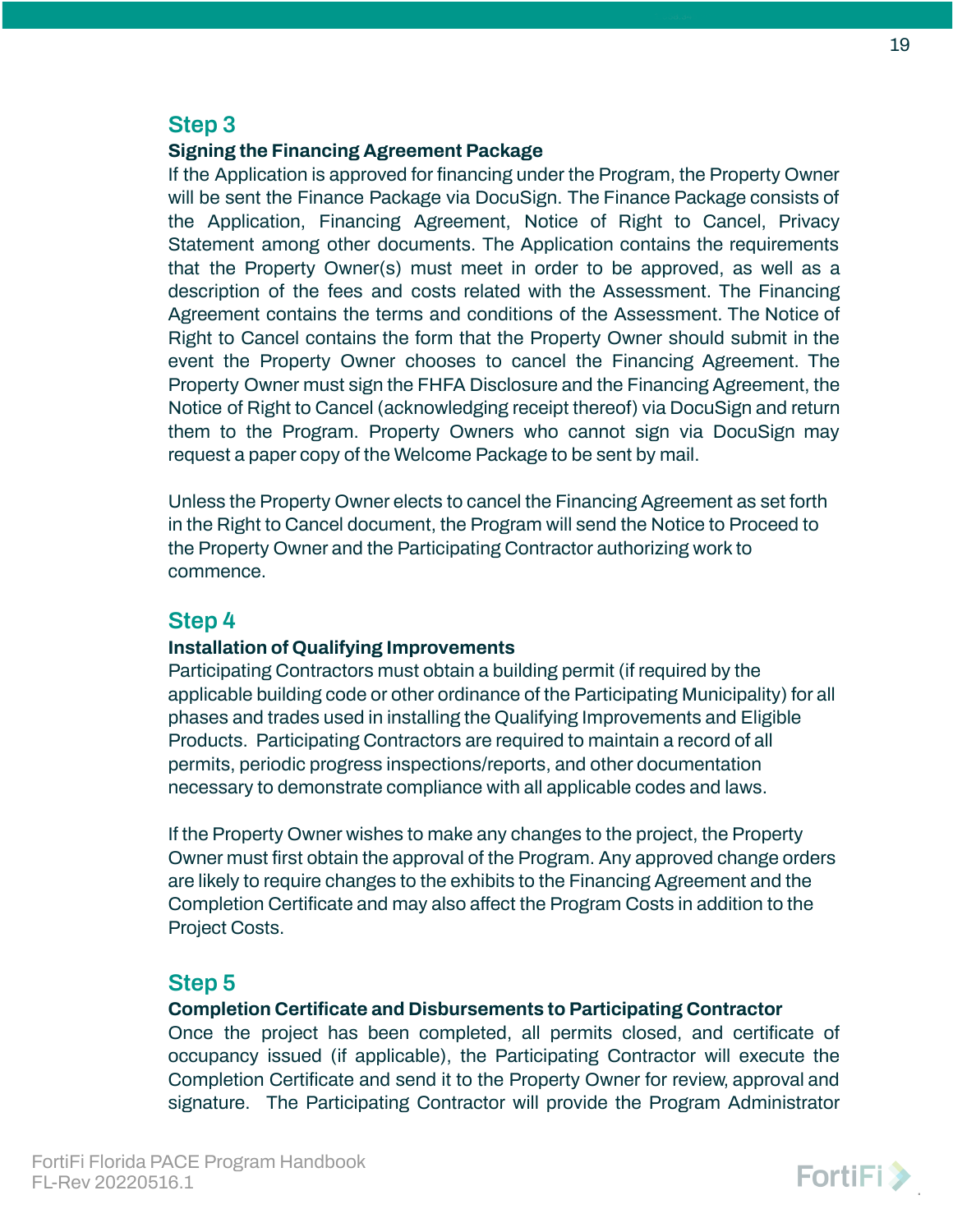with final invoice and building permits if applicable. The Property Owner will receive from the Participating Contractor documentation of any payments, assignment of rebates, tax credits, approved change orders and, building permits, inspection certificates and certificates of occupancy. The Program Administrator may order a 3rd party inspection to verify all improvements being financed were installed prior to issuing funds to the Contractor. The Participating Contractor will provide the property owner with operating instructions for the Qualifying Improvements (if applicable) as well as warranty information. If the property owner is satisfied with the above documentation and the project is fully complete, they will execute and submit the Completion Certificate to the Program as your authorization to direct the Trustee to make the Final Disbursement to the Participating Contractor If a Progress Disbursement has been paid, the amount of the Final Disbursement will be the total cost of the Qualifying Improvements and the installation thereof less the amount of the Progress Disbursement.

Upon receipt of the Completion Certificate the Program will verify both receipt of all required project documentation and that the Participating Contractors' license and all subcontractors' licenses are valid. The Qualifying Improvements may also be inspected and verified as a condition of disbursement of final payment within the sole discretion of the Program. Once the Program verifies that all preconditions to disbursement of the payment to the Participating Contractor have been satisfied, FortiFi, and the Program Administrator will authorize disbursement to the Participating Contractor of the amount set forth in Section D of the Completion Certificate.

Following verification of the above, the Program will adjust the amount of the Assessment and the annual installments of the Assessment, if necessary, to reflect the actual Assessment based upon the aggregate amount disbursed, the date of completion, the amount of prepaid interest and the amount of any other variable Program Costs. These amounts will be reflected in revised exhibits to the Financing Agreement, a copy of which will be attached to the Notice of Assessment.

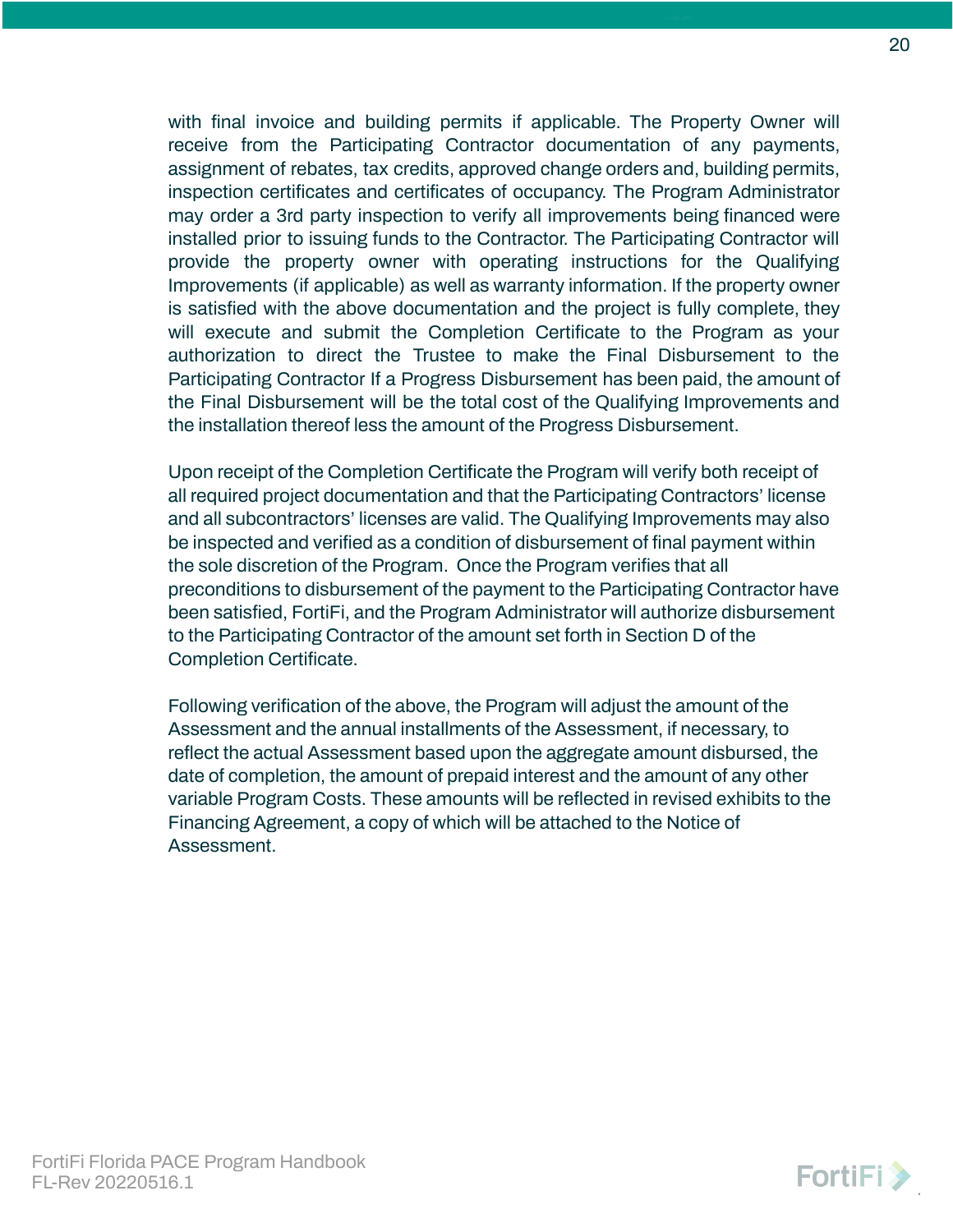# <span id="page-20-0"></span>3. ADDITIONAL CONSIDERATIONS

### <span id="page-20-1"></span>**3.1 Taxes and Rebates**

#### **Taxes**

Property Owners are solely responsible for the Federal, state and local tax consequences of participating in the Program. Property Owners should consult their tax advisors with respect to tax implications, including whether any part of the Assessment is a deductible expense and whether there are any tax credits or other tax incentives available. Neither the Authority, the Program Administrator nor FortiFi, has provided tax advice to the Property Owner and nothing in the documents related to the Program, including this Handbook, shall be considered to be tax advice.

#### **Rebates and Incentives**

Federal, state, local and utility rebates and incentive programs may exist for certain Eligible Products. Federal, state and local laws and rebate programs may change at any time. Property Owners are solely responsible for identifying and applying for any eligible incentives and rebates.

### <span id="page-20-2"></span>**3.2 Reassessment of Property upon Installation of Eligible Products**

In the 2008 general election, Florida voters approved a constitutional amendment authorizing the Legislature, by general law, to prohibit consideration of any change or improvement made for the purpose of improving a property's resistance to wind damage or the installation of a renewable energy source device in the determination of the assessed value of residential real property.

Each Property Owner should conduct its own investigation as to whether and to what extent its property will be reassessed upon completion of the installation of the Qualifying Improvements.

### <span id="page-20-3"></span>**3.3 Modifications in Program Terms and Conditions**

FortiFi reserves the right to modify the terms and conditions of the Program at any time and from time to time without notice. However, once a Property Owner enters into a Financing Agreement, no such modification will affect such Property Owner's Financing Agreement or obligation to pay its Assessment in accordance with the terms and conditions set forth in its Financing Agreement.

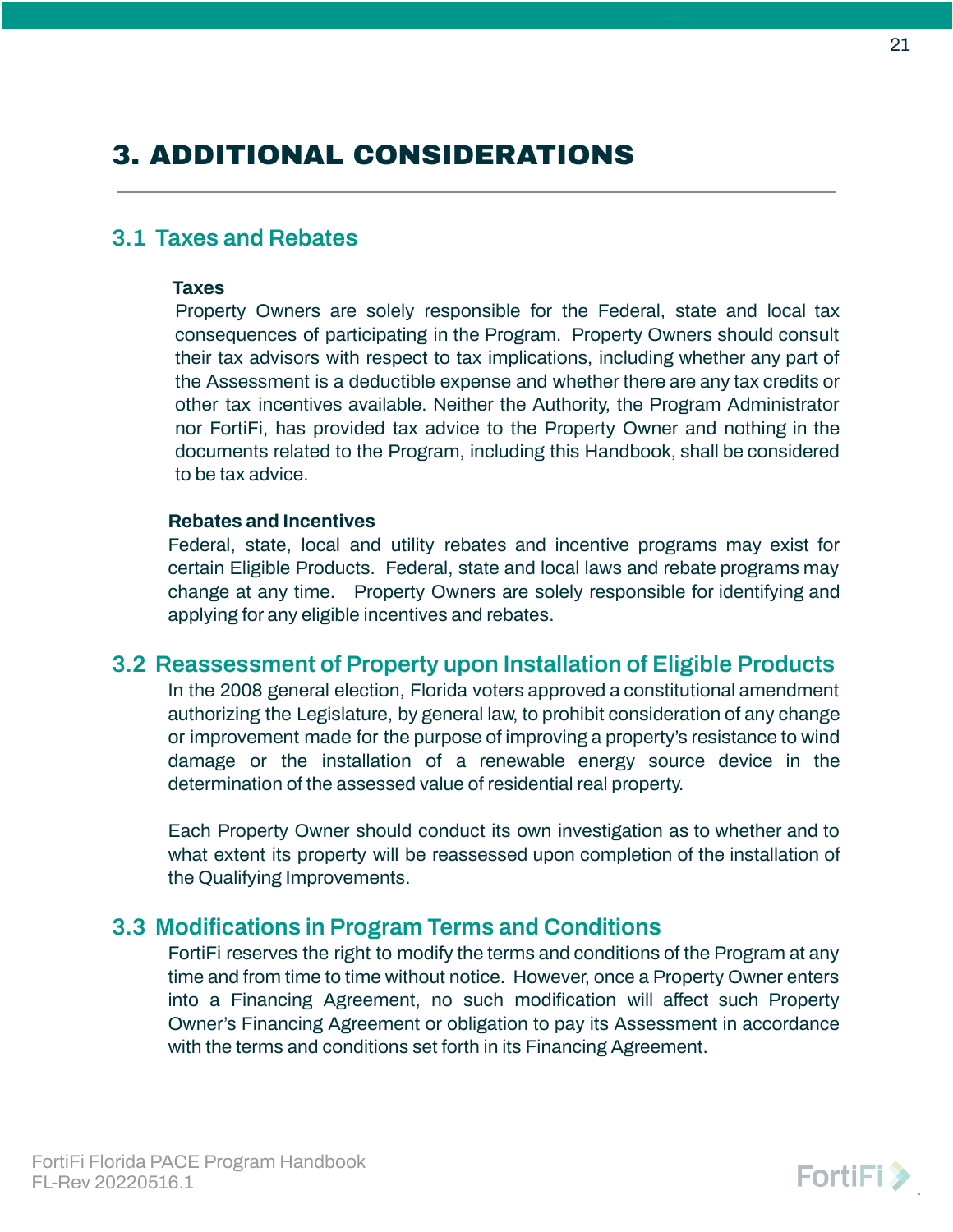### <span id="page-21-0"></span>**3.4 Exceptions to Terms and Provisions**

The Program may make exceptions to the terms and provisions detailed in this Handbook where there is a finding that such exception furthers the goals and objectives of the Program. Consideration of an exception request from a Property Owner may involve payment of fees in addition to those fees listed herein. Such fees will be disclosed to the Property Owner prior to any such fees being charged to the Property Owner.

### <span id="page-21-1"></span>**3.5 Summaries Are Qualified by Reference to the Full Text**

References in this Handbook to laws, rules, regulations, resolutions, agreements, reports and documents do not purport to be comprehensive or definitive. All references to such laws, rules, regulations, resolutions, agreements, reports and documents are qualified in their entirety by references to the particular laws, rules, regulations, resolutions, agreements, reports and documents, the full text of which may contain qualifications of and exceptions to statements made herein. No representation or warranty is made as to the accuracy or completeness of such laws, rules, regulations, resolutions, agreements, reports and documents referenced herein.

### <span id="page-21-2"></span>**3.6 Disclosures**

### **Equal Credit Opportunity Act (ECOA)**

The Federal Equal Credit Opportunity Act prohibits creditors from discriminating against an applicant on the basis of race, color, religion, national origin, sex, marital status, age (provided that the applicant has the capacity to enter into a binding contract); because all or part of the applicant's income derives from any public assistance program; or because the applicant has in good faith exercised any right under the Consumer Credit Protection Act. The Federal Agency that administers compliance with this law concerning this creditor is the Federal Trade Commission, Division of Credit Practices, Washington D.C. 20580.

### **Fair Credit Opportunity Act (FCRA)**

As part of assembling your Application, the Program Administrator will request a consumer report bearing on your credit worthiness, credit standing and credit capacity. This notice is given to you pursuant to the Fair Credit Reporting Act.

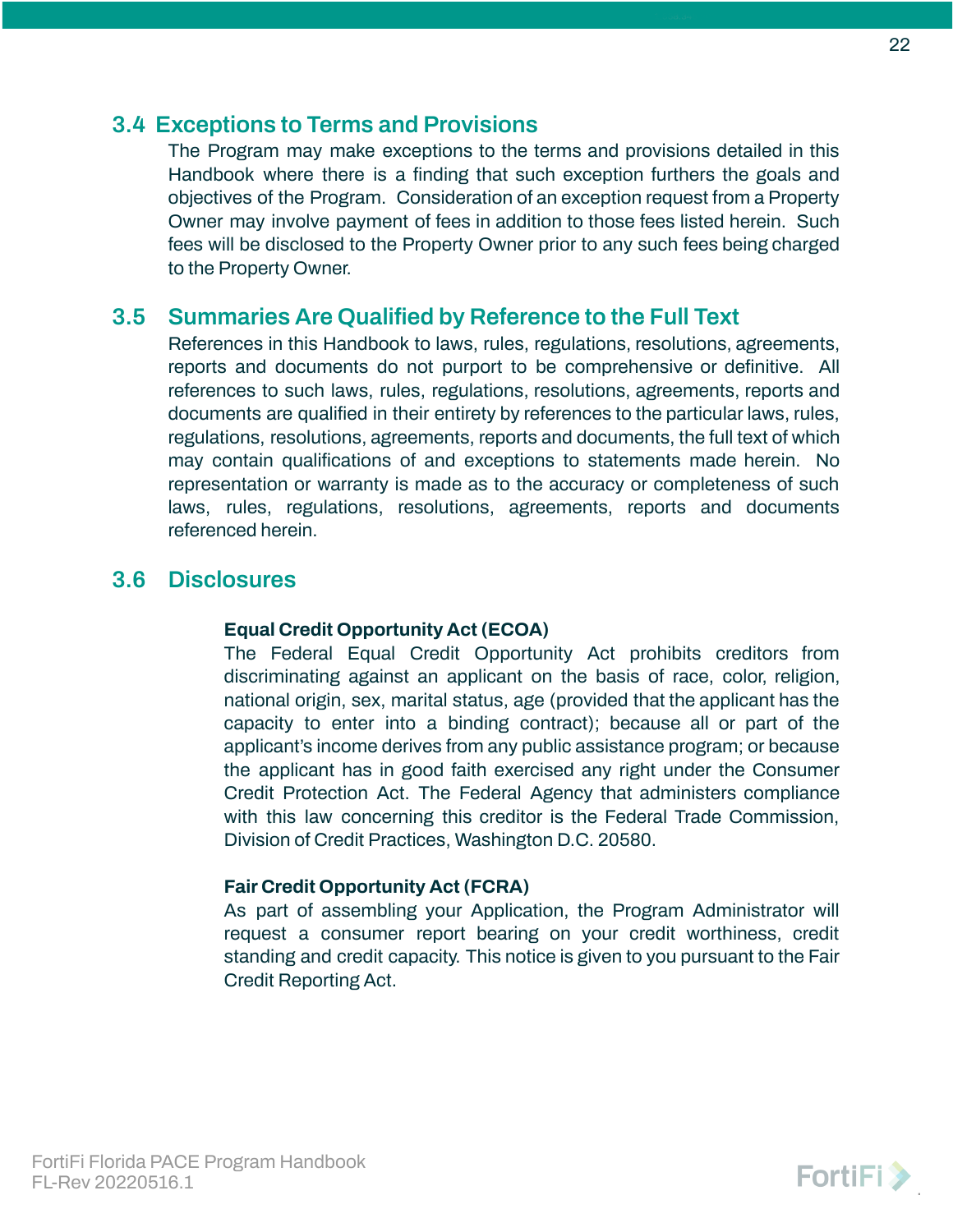### **The Housing Financing Discrimination Act of 1977**

THE HOUSING FINANCIAL DISCRIMINATION ACT OF 1977 FAIR LENDING NOTICE

IT IS ILLEGAL TO DISCRIMINATE IN THE PROVISION OF OR IN THE AVAILABILITY OF FINANCIAL ASSISTANCE BECAUSE OF THE CONSIDERATION OF:

1. TRENDS, CHARACTERISTICS OR CONDITIONS IN THE NEIGHBORHOOD OR GEOGRAPHIC AREA SURROUNDING A HOUSING ACCOMMODATION, UNLESS THE FINANCIAL INSTITUTION CAN DEMONSTRATE IN THE PARTICULAR CASE THAT SUCH CONSIDERATION IS REQUIRED TO AVOID AN UNSAFE AND UNSOUND BUSINESS PRACTICE; OR

2. RACE, COLOR, RELIGION, SEX, MARITAL STATUS, DOMESTIC PARTNERSHIP, NATIONAL ORIGIN OR ANCESTRY.IT IS ILLEGAL TO CONSIDER THE RACIAL, ETHNIC, RELIGIOUS OR NATIONAL ORIGIN COMPOSITION OF A NEIGHBORHOOD OR GEOGRAPHIC AREA SURROUNDING A HOUSING ACCOMMODATION OR WHETHER OR NOT SUCH COMPOSITION IS UNDERGOING CHANGE, OR IS EXPECTED TO UNDERGO CHANGE, IN APPRAISING A HOUSING ACCOMMODATION OR IN DETERMINING WHETHER OR NOT, OR UNDER WHAT TERMS AND CONDITIONS, TO PROVIDE FINANCIAL ASSISTANCE.

### **Patriot Act Disclosure**

To help the government fight the funding of terrorism and money laundering activities, Federal law requires all financial institutions to obtain, verify, and record information that identifies each person who opens an account. What this means for you: As part of applying to the Program, FortiFi, or the Participating Contractor will ask for your name, address, date of birth, and other information that will allow it to identify you. You also may be required to provide a copy of the driver's license or other identifying documents from any and all property owner(s) or, if a property is owned by an entity, all the owners of the entity.

### **Consult withYour Own Legal Advisor**

If you have any questions about any mortgages, deeds of trust, loan agreements or security instruments which affect the property or to which you are a party, or about your authority to execute this Application or enter into a Financing Agreement with the Authority without the prior consent of

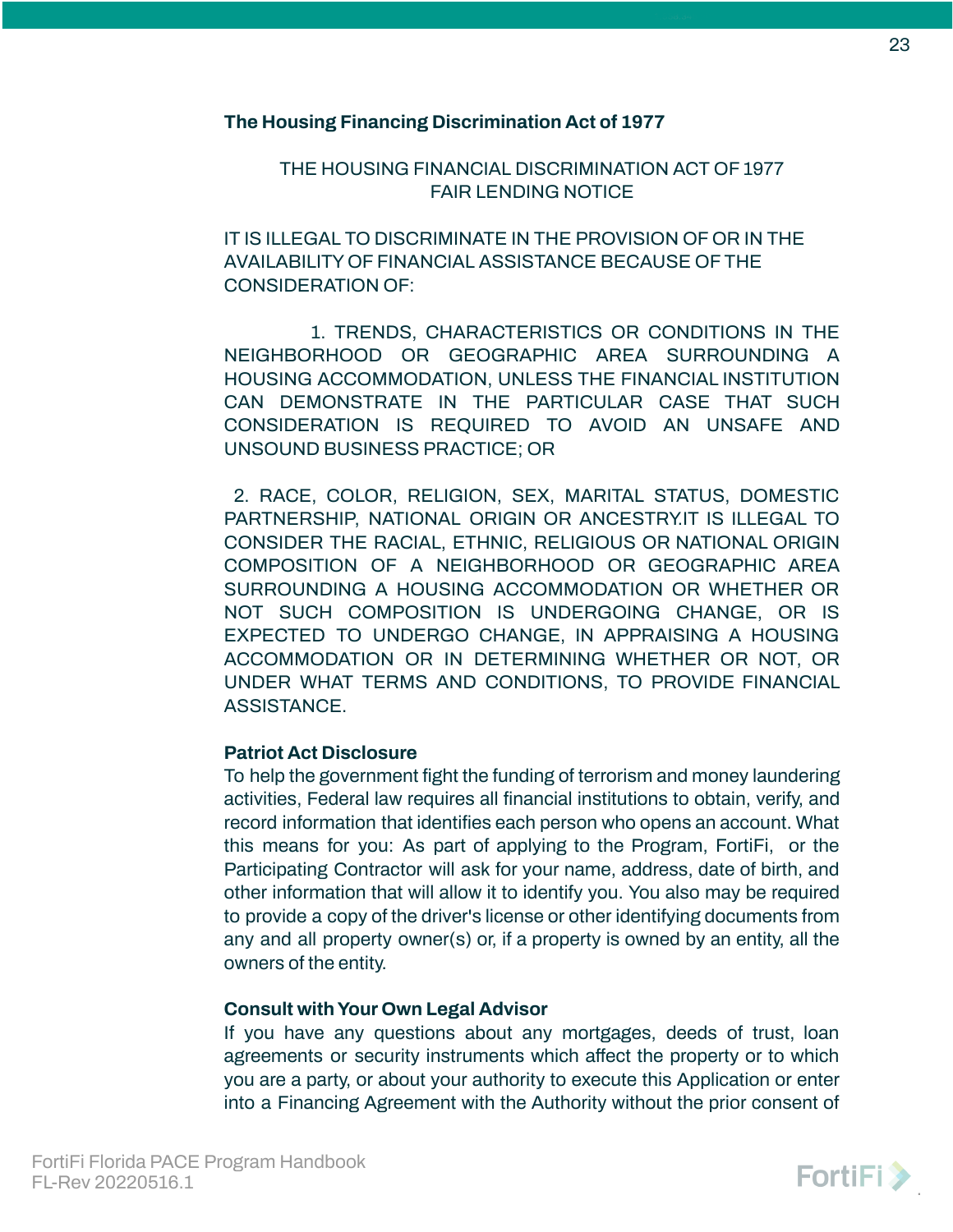your existing lender(s), the Program strongly encourages you to consult with your own legal counsel and your lender(s). Neither the Authority, FortiFi, the Program Administrator nor other Program representatives can provide you with advice about any of these matters.

#### **Monitoring and Recording Telephone Calls**

The Program may monitor or record telephone calls for security and customer service purposes. By submitting an Application, you consent to have any phone conversations monitored or recorded.